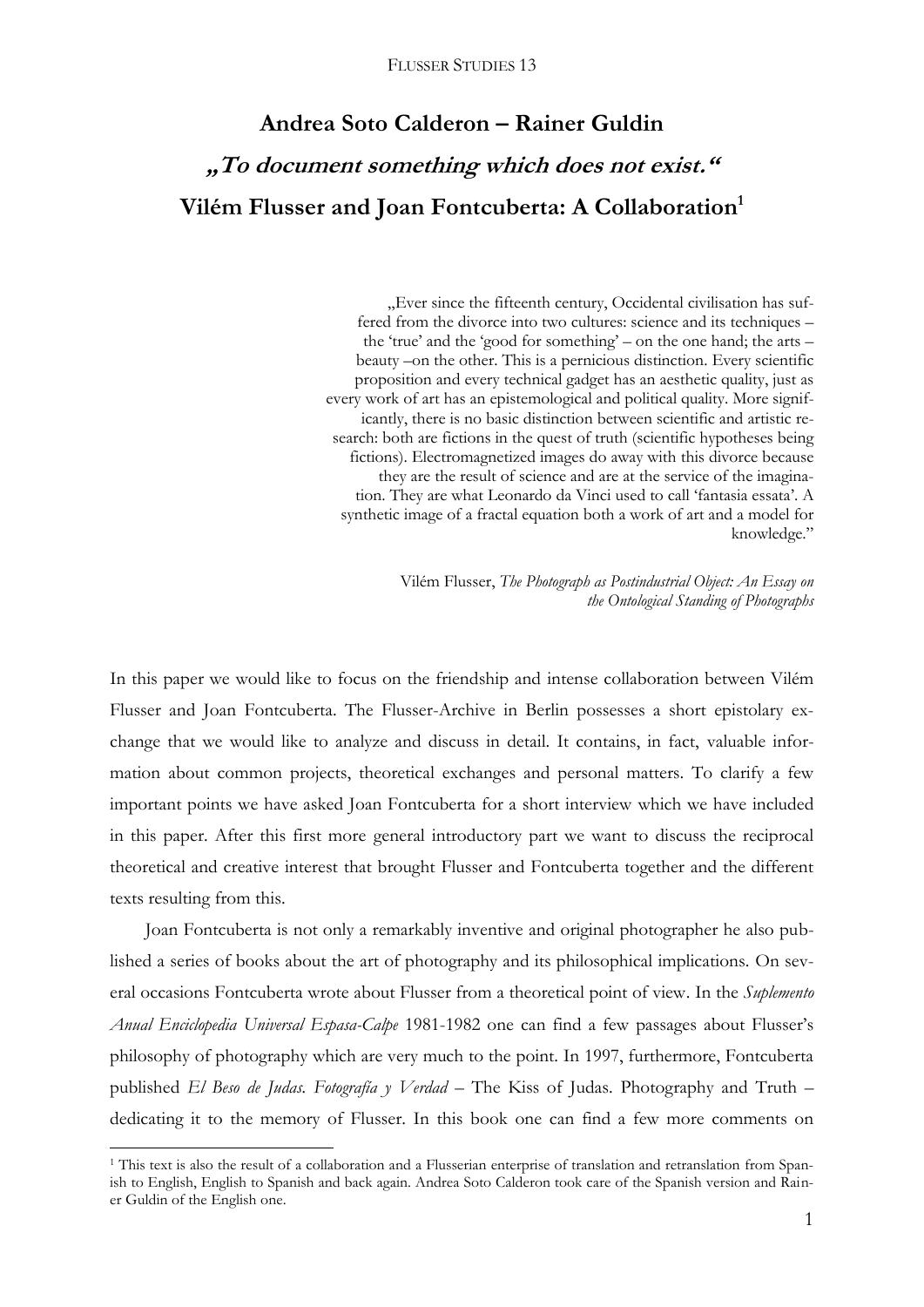Flusser as well as a short passage on the philosophical intent behind the photographies collected in Fontcuberta's *Herbarium* for which Flusser wrote the English and German introduction. Flusser also wrote two essays – *Releaser* and *Counter-vision* – that were never published. The first text should have been published in Fontcuberta's journal *PhotoVision* and the second was part of a common project envisaged by Flusser, Fontcuberta and Müller-Pohle. We have published these two texts in this issue along with the letter exchange between Flusser and Fontcuberta and the short philosophical fiction *Bibliophagus convictus* which had originally been conceived for *Artforum* and for which Flusser asked Fontcuberta to take a few pictures. A discussion of this textual net not only clarifies the common theoretical background linking Flusser to Fontcuberta, it also allows to present a few more facets of Flusser's complex and manifold philosophy of photography.

## **Dear Joan – Cher Vilém**

The small corpus of letters and cards that Vilém Flusser and Joan Fontcuberta exchanged between 1984 and 1988 consists of thirteen texts altogether: seven letters by Flusser all typed in English, as well as four handwritten texts in French, among which one postcard, and two typed English texts by Fontcuberta. Two letters by Flusser – written on the  $26<sup>th</sup>$  January and  $4<sup>th</sup>$  April 1984 – to which he alludes in his letters of the  $9<sup>th</sup>$  February and  $11<sup>th</sup>$  June 1984, are missing. The single texts have been numbered from 58 to 70 in the upper-right hand corner. The suggested chronology, however, does not always hold up to closer inspection. In fact, 68 should precede letter 67 and this for logical reasons. In text 67 Fontcuberta accepts Flusser's request of photographing his imaginary *Bibliophagus convictus* formulated in letter 68.A short summary of the content of the single texts will shed some light on their common interests and collaborations.

1984 is probably the most intense year of Flusser's and Fontcuberta's collaboration. The letter exchange of this year includes 7 of the 13 texts with the addition of two more letters by Flusser that were most probably lost. Edith and Vilém Flusser visited Fontcuberta in Barcelona and Christina and Joan Fontcuberta spent some time in Robion. In the first letter (text 58) written on the  $2<sup>nd</sup>$  February 1984 Flusser refers to a previous letter he had written on January  $26<sup>th</sup>$  in which he had asked Fontcuberta to send him some tickets for a trip to Barcelona which was planned for mid February 1984. Flusser also briefly informs Fontcuberta about his trip to Naples suggesting to invite the Director of the French Institute to Barcelona. In his answer (text 59) – the handwritten card does not have any date – Fontcuberta describes a visit to Arles and Marseille referring to a previous visit in Robion and excusing himself for not having had any time to visit them during his stay in the South of France. In the third letter of the  $10<sup>th</sup>$  April 1984 (text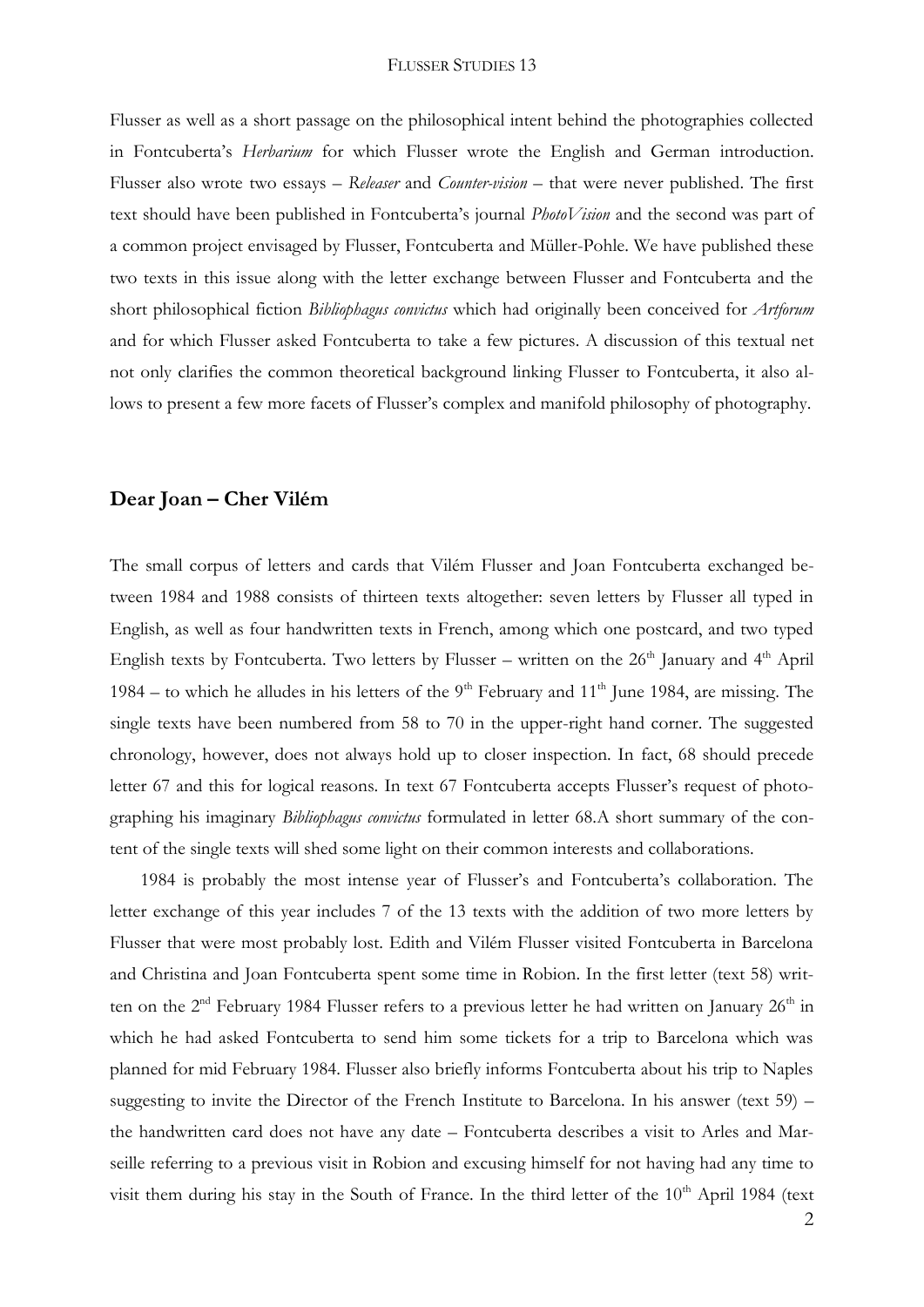60) Flusser thanks Fontcuberta for the invitation to the symposium on *Mediterranean Photography* in Barcelona – "[…] a stimulating event and I shall have to digest all the impulses I received during our meeting." – and confirms Fontcuberta's invitation to the Avignon festival – *Le Vivant et l'Artificiel* organized by Louis Bec – in the July of the same year. In this and the following letter (text 61) of the 11<sup>th</sup> June Flusser writes about his text *Releaser* that was supposed to be published in Fontcuberta's *PhotoVision*: "I promised you an article for *PhotoVision*. You will find it enclosed here: 'Releaser'. I hope you will find it suitable for publication." The essay was not published and never mentioned again in the letter exchange. We will deal with its content later on. In this letter Flusser again asks about the whereabouts of another letter he wrote on the 4<sup>th</sup> April: "The post services are terrible these days." Flusser and Fontcuberta met again at the Avignon event in early July. Fontcuberta and his wife also visited Edith and Vilém Flusser in Robion as one can deduce from Flusser's letter of the  $13<sup>th</sup>$  July (text 62): "[...] it has been a pleasure to have met you and Christina here, to have shown you some aspects of Avignon, and to have played chess with you. We must do it more often." The letter includes the German and English introduction to Fontcuberta's *Herbarium*: "I hope it will suit your purpose. If not, please write and I shall change it according to your suggestions." In his letter of the  $8<sup>th</sup>$  August (Text 63) Fontcuberta thanks for the introduction to *Herbarium*: "I do believe it is very sharp and will fit perfectly. I will send a fotocopy [sic] to Andreas [Müller-Pohle] soon and I am convinced he will agree." Fontcuberta had already written a short text on Flusser's philosophy of photography: "Recently<sup>2</sup> I have written a piece for the annuel suplement [sic] of the Enciclopedia Espasa […] and I comment your photographic theories. Even your portrait – the one I took in Barcelona – will be reproduced. I will send it when printed." In his P.S. Fontcuberta is alluding ironically to Flusser's concept of program. "I am using a new electronic typewriting machine and I feel this time the 'program' is very useful!" In the following letter of the  $7<sup>th</sup>$  September (text 64) Flusser writes about Fontcuberta's text in *Enciclopedia Espasa* and his own introduction to *Herbarium*: "I am flattered and filled with pride that you have written a piece about me for *Enciclopedia Espasa*, and am expecting with great pleasure to see it. As for my own piece about you, ('uma mao lava a outra'<sup>3</sup>), I hope it will soon be published." Flusser asks Fontcuberta to visit him again in Robion as well as about the possibility to be invited by the University of Barcelona: "if only that we might meet and play chess?" The letter contains more information about Flusser's plans for the future: trips to Liège, Bielefeld, Rio de Janeiro and Buffalo.

<sup>2</sup> The photography included in Fontcuberta's contribution to *Enciclopedia Espasa* was taken during the Barcelona symposium, that is, in February 1984. It is not quite clear what 'recently' means in this context (see also footnote 14). <sup>3</sup> One hand washes the other.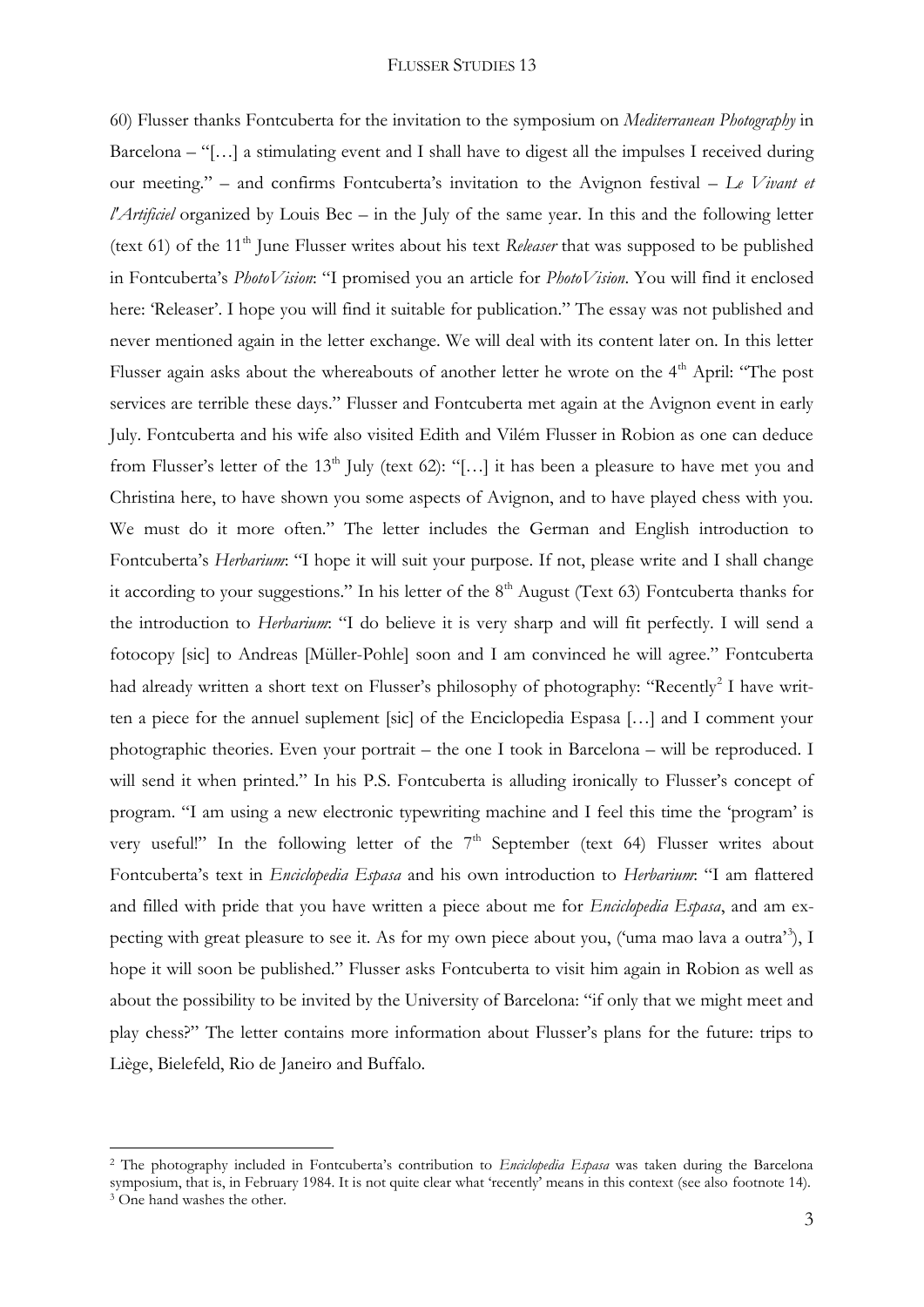For 1985 only one hand-written card by Fontcuberta dated  $16<sup>th</sup>$  January (text 65) has been preserved in the Archive. Along with the card Fontcuberta sent a copy of *Herbarium*. "Ici je t'envoie un des premiers exemplaires de mon livre. Je veux passer chez vous bientôt et, j'aimerais m'arrêter et parler un petit peu; alors j'aménérais [sic] des exemplaires additionels [sic]. En plus, je dois te demander comment tu veux que je te paye ton magnifique texte. […] J'essai encore d'organiser un truc à l'Université pour toi mais la situation est très conflictive [sic] pour le moment." As in many other cases, Flusser makes use of his network of friends not only to keep up a theoretical and productive dialogue, but also to publish his texts, to be invited to conferences and to find a job in an academic context.

In 1986 the main topic is Flusser's attempt to have Fontcuberta take some pictures of his imaginary hybrid insect, the *Bibliophagus convictus*. In a letter of the 1<sup>st</sup> January (text 66) Flusser thanks Joan for his text in *Enciclopedia Espasa*: "I was flattered. You have succeeded in putting my thoughts concerning photography in a nut shell." Flusser also mentions a meeting in Berlin and the possibility of another visit to Spain on occasion of the publication of the first Spanish translation of *Für eine Philosophie der Fotografie* – For a Philosophy of Photography*.* This letter also contains the theoretically most significant sentence of the whole letter exchange, the very basis for Flusser's proposal to take some pictures of his philosophical chimera. "Angelo Schwarz […] told me you are one of the most important photographers, because you understand what photos are about: to document something which does not exist. Do you agree?" In a second letter written on the 2nd September Flusser asks Fontcuberta for his collaboration in the *Bibliophagus convictus* project: "I am about to write a scientific paper on 'Bibliophagus convictus', possibly to be published by Andreas. [...] which is to be published shortly both as a boo[k] an[d] floppy disk).<sup>4</sup> Would you be interested in photographing that animal? [...] I know I can trust your capacity to document this animal as faithfully as you document plants, and I hope I can seduce you to do it. Best wishes, and please let us collaborate on this project."

As in the previous letter, Flusser makes use of the word 'document' in a highly ambivalent and ironical sense. To document means to certificate and to prove, but it also refers to written evidence, that is, to a textual codification which is exactly what photography in Flusser's view is all about. Photographs, like all other technical images, do not show reality as it is, but are based on texts, that is, on the programs inscribed in the apparatus, in this case the camera. Using 'to document' in this second literal sense Flusser ironically shows what the alleged objectivity of photography dissimulates: its fundamentally inventive and constructive dimension. The word 'faithfully' has to be read in the same ironical sense: The camera is not faithful to the reality it depicts but to the programs animating it and to the intentions of the photographer himself. Flusser, fur-

<sup>4</sup> Flusser is referring here to the text *Angenommen. Eine Szenenfolge* first published in 1989.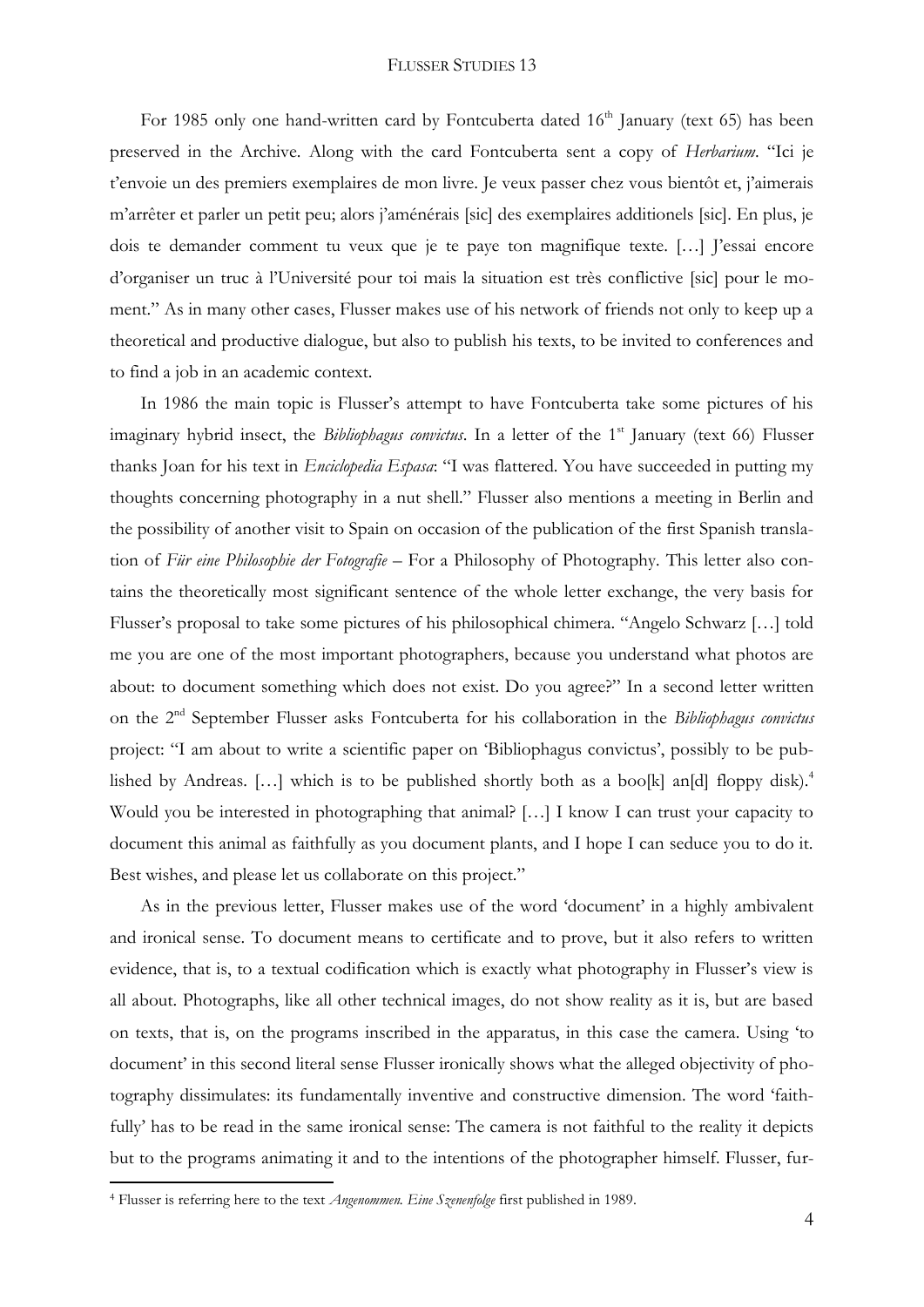thermore, is referring here to Fontcuberta's *Herbarium* project – "as faithfully as you document plants" – and by asking him to document an imaginary animal is in a way also anticipating Fontcuberta's future project *Fauna*. <sup>5</sup> We have included in this issue some pictures from both projects.

Fontcuberta's answer follows on the  $15<sup>th</sup>$  September (text 67): "Your invitation to illustrate your 'Bibliophagus convictus' seems very exciting to me and of course I agree. The thing is now time. I will be in Israel and Portugal for several workshops and only back to Barcelona in December. Could you wait til[l] then? Even so, I am not absolutely sure to have a chance to work on that project then, since I for[e]see I will be quite busy […]." We will come back to this project and its theoretical implications in detail later on.

The last two texts are a handwritten card and postcard in French by Fontcuberta. The first (text 69) bears the date  $13<sup>th</sup> 88$ , with an illegible month indication. Fontcuberta mentions the birth of his daughter Judith, the exposition of his photo-work *Fauna* at the MOMA in New York that in the same year travelled to the MIT in Boston. "Est-ce-que tu as écrit finalement une pièce pour 'Artforum'? J'aimerais recevoir une copie […] de ta conf[é]rence à Leinefelden, même en allemande. Peut-être je peux la publier ici. D[é]but octobre j'irai à Marseille et si j'ai le temps je vais vous rendre visite." The last item of the letter exchange (text 70) is a post-card of a spiral galaxy with an illegible French postmark. Fontcuberta writes: "Je me trouve parmi les gens qui t'aiment et t'admirent […] Je vous embrasse tous le deux!"

It is not quite clear when exactly Flusser and Fontcuberta met and how this meeting was possible. According to Fontcuberta<sup>6</sup> they probably met at a symposium in the University of Aixen-Provence where Flusser held a speech and later on again through Andreas Müller-Pohle. According to Andreas Müller-Pohle<sup>7</sup>, photographer and editor of *European Photography*, Vilém Flusser and Joan Fontcuberta got to know each other personally in Barcelona in 1984.<sup>8</sup> Flusser and Müller-Pohle had been invited to a Symposium about photography and the Mediterranean organized by Joan Fontcuberta. Müller-Pohle and Fontcuberta knew each other since the late 70ies. 1980 Fontcuberta had been guest-editor of a special issue of *European Photography* dedicated to Spanish

<sup>5</sup> See text 69. *Fauna* was also published in 1988 as *Dr. Ameisenhaufen's Fauna* in collaboration with Pere Formiguera.

<sup>6</sup> See the interview included in this essay.

<sup>7</sup> Andreas Müller-Pohle kindly answered a few questions by e-mail in January 2012.

<sup>8</sup> In his card most probably written in early 1984 (text 59), however, Fontcuberta refers to an earlier visit in Robion: "Je n'ai pas eu [...] l'occasion cette fois de vous rendre visite." Another possibility could be that this card was written later on.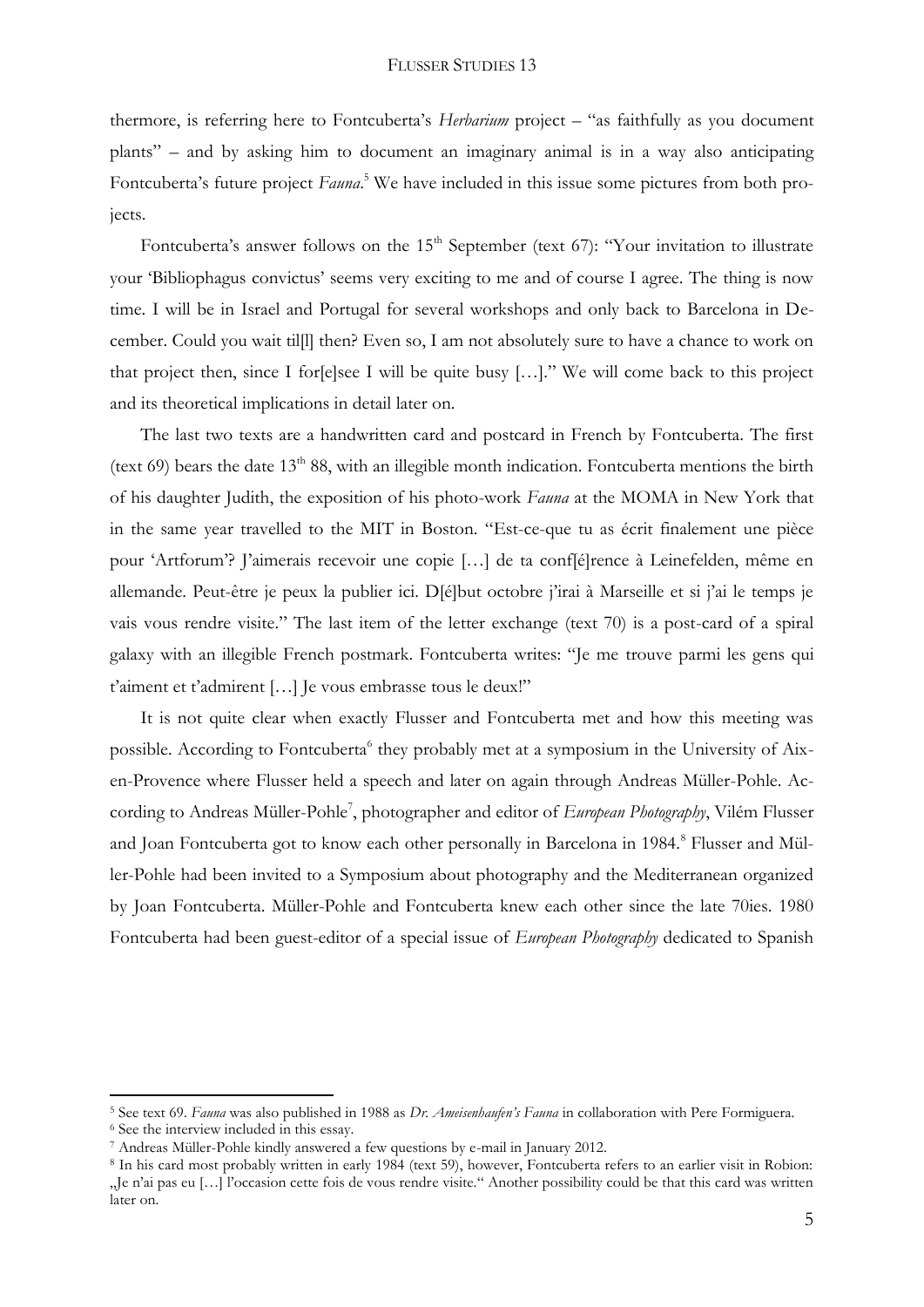Photography.<sup>9</sup> In September 1983 Müller-Pohle published *Transformance* in Fontcuberta's *PhotoVision*, a series of pictures accompanied by an introduction by Vilém Flusser.<sup>10</sup>

According to Fontcuberta, the last meeting with Vilém Flusser occurred when he visited in Barcelona together with Joan Costa some of Gaudí's buildings.<sup>11</sup> According to Müller-Pohle, he Flusser and Fontcuberta were invited in September 1991 to the Third Israeli Biennale of Photography in Harod.<sup>12</sup> They went together on a day-trip through the occupied territories down to Jerusalem. Flusser died two months later in a car accident. Fontcuberta gave Müller-Pohle the negatives of a few pictures he had taken of him and Flusser during their trip.

The small text-corpus discussed here is most probably incomplete. It allows, however, to draw a few conclusions as to the general dynamics of their friendship. After a first very intensive phase of meetings and exchanges in 1984 the relationship stagnated for some time until Flusser revived it in 1986 with the proposal of a new project that unfortunately was not realized. In the last part of their friendship the personal aspect, the meetings and the dialogues played a central role as there were no more common projects to be realized. In the following interview with Fontcuberta some additional aspects are introduced and a few uncertainties clarified.

# **Interview with Joan Fontcuberta (February 2012)<sup>13</sup>**

#### *1. How did you get to know Vilém Flusser and his wife?*

I think it must have been at some symposium or speech by Flusser at the university of Aix-en-Provence, and later on, through Andreas [Müller-Pohle]. Andreas contacted me in 1978, he was the editor of a journal called *Fotografie* and asked me if he could publish some of my work. From then on we were in contact. When he founded *European Photography*, Vilém was one of the habitual collaborators.

#### *2. When did Flusser visit you in Barcelona and when did you visit him in Robion?*

In 1984 I invited Vilém to Barcelona to give a speech in the context of a symposium on *Mediterranean Photography*. So, we already knew each other. My book *Herbarium* that was published in De-

<sup>9</sup> *European Photography*, (Vol. 1, nr. 2, 1980). On the photographers Manel Esclusa, Pablo Pérez-Mínguez, Joan Fontcuberta, Ferran Freixa, Humberto Rivas, Josep Rigol, Toni Catany, Rafael Navarro, Jaume & Jordi Blassi, Fernando Herraez, Koldo Chamorro and Mariano Zuzunaga.

<sup>10</sup> This text along with a few pictures by Andreas Müller-Pohle was published in Flusser Studies (see [http://www.flusserstudies.net/pag/10/transformance.pdf\)](http://www.flusserstudies.net/pag/10/transformance.pdf).

<sup>&</sup>lt;sup>11</sup> See the interview included in this essay.

<sup>&</sup>lt;sup>12</sup> "The Persistence of Memory", Third Israeli Biennale of Photography, Mishkan Le'Omanut, Museum of Art, Ein Harod, Israel.

<sup>13</sup> The answers were originally in Spanish. Translation by RG.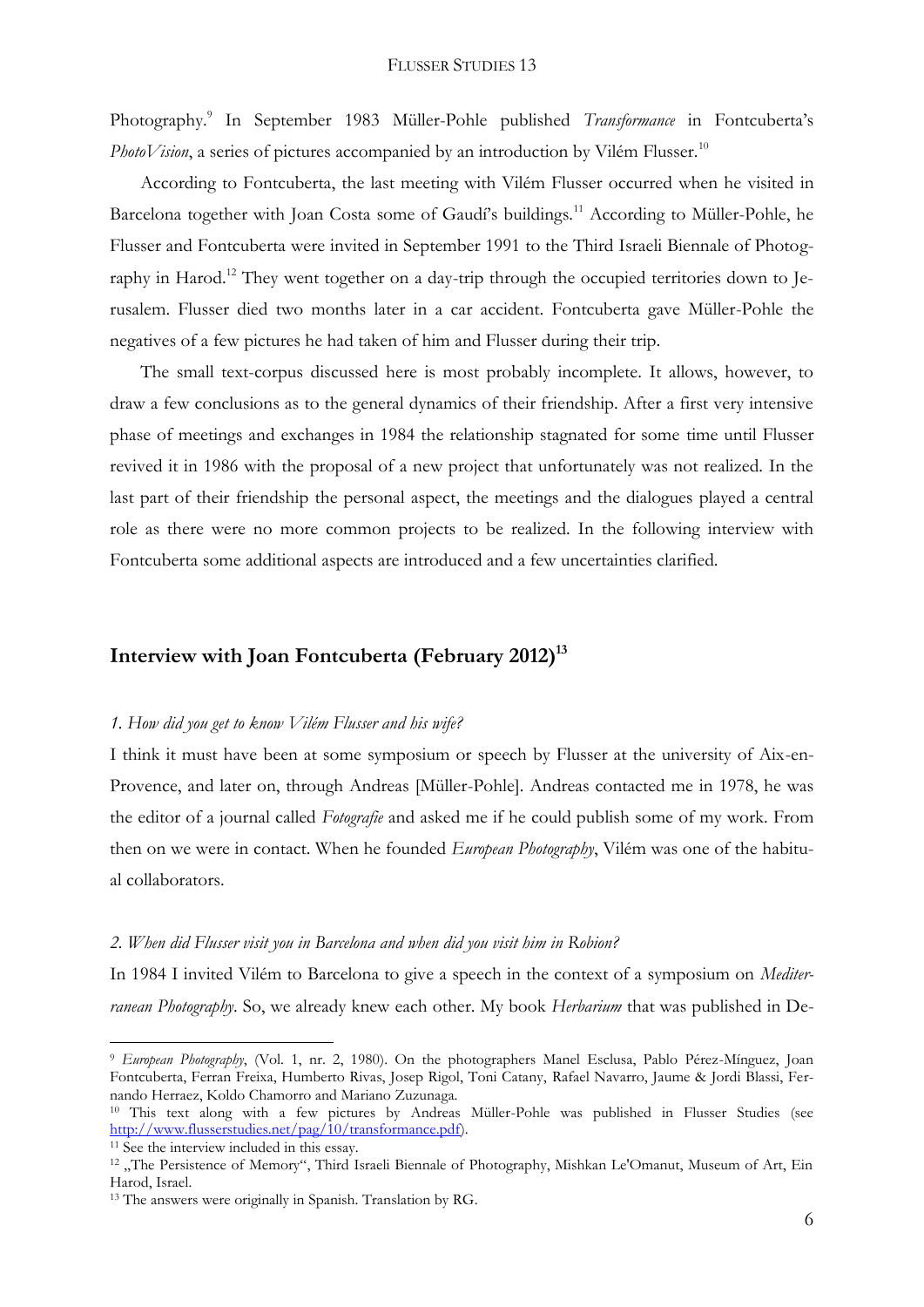cember 1984 contained an introduction by Vilém. I guess that in the months before we were discussing the subject. I don't remember my first visit in Robion. Perhaps it was when Louis Bec organized in Avignon the exposition *Le Vivant et l'Artificiel* in which I took part.

#### *3. When did you last meet him?*

I think it was when he visited Barcelona and we were together with Joan Costa showing him different buildings by Gaudí because he had explicitly asked for this.

## *4. How were the collaboration and the friendship with Vilém Flusser?*

We didn't have a very frequent contact but I admired him as a *maître-à-penser* and learnt quite a lot from him.

*5. Flusser wrote a text* (Releaser) *for your journal* PhotoVision *which, as far as I know, was never published? Why?*

I can't remember.

*6. You wrote a text about Flusser that was published in* Enciclopedia Espasa*. Could you give us some more details about this publication (year, month etc.)?*

I have to check this and will get to the question later on.

*7. Dou you think that we could republish this text in Flusser Studies?* Yes, of course.

*8. In October 1980 you were guest-editor for Müller-Pohle's* European Photography*. What were the criteria behind your choice of photographers?*

The idea was to look for authors whose work was capable of translating the political evolution of the country leaving the dictatorship into a new aesthetics.

*9. What was the aesthetical program of Spanish* Visualismo*?*

*Visualismo* was a term created by Andreas. It referred to experimental forms of representation exploring the ways opened up by the historical avant-gardes (Bauhaus, constructivism, futurism, etc.). There was no specifically Spanish *Visualismo*.

*10. What was Müller-Pohle's role in your collaboration with Flusser?*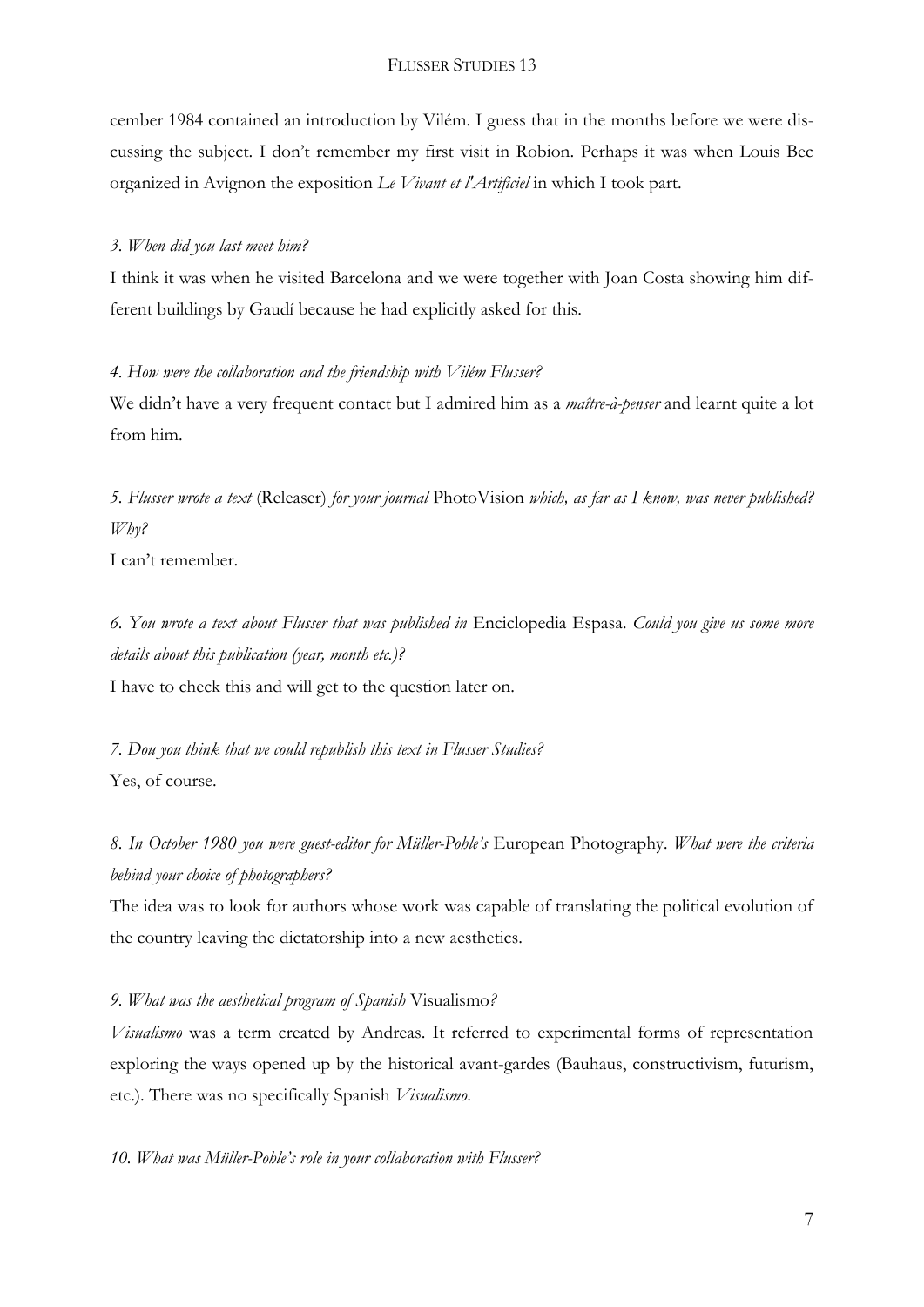Andreas had a very close relationship with Vilém. If Vilém was a teacher to me, he was a guru for Andreas. Andreas always informed me about Vilém's latest ideas and projects.

*12. Which parallels do you see between your vision and practice of photography and Flusser's point of view?*

A very creative way of thinking, non-conformist, against the grain of common opinion. He was sharp, clear and complex at the same time. In all modesty, I would also like to be that way! Vilém was one of the most intelligent people I have ever known.

*13. We also have some problems reconstructing the time line, as in some of your letters to Flusser the date is miss*ing or incomplete. In one of your letters to Flusser you speak about being in Arles and an exposition in Marseille. *Could that have been spring 1984?* I have to check that.

*14. Another letter in French is dated "le 16 Janvier". You write about sending "des exemplaires" to Vilém and*  refer to a text by *Vilém*: ""magnifique texte". Were you referring to your book Herbarium and Flusser's bilin*gual introduction? Could it be January 1986? Or was it 1985?* Indeed, it was *Herbarium* and it was January 1985.

*15. In a third letter, dated September 15th, you refer to Flusser's invitation to take a picture of* Bibliophagus*. In the second part of the letter you refer to several plans: Israel, Portugal and a stay in the USA in the ensuing year. Could it be the 15th September 1986?* Yes, I assume it was September 1986.

*16. We would also have very much liked to see a picture of the Bibliophagus. How come this part of your collaboration did not work out? Was it due to tight time-schedules?* I didn't manage to take that picture, yes, it was because of lack of time.

*17. Another letter is dated 13th … 1988. What month could that have been? In the letter you speak about* Fauna *in MOMA and a further exposition in MIT towards the end of the year.* Yes, 1988.

*18. And finally there is a postcard of a Whirlpool Galaxy in which you wish Flusser a happy birthday. There is no date and only an illegible postmark. The card was posted in France. You write: "Je me trouve parmi les gens qui t'aiment et t'admirent …" Could it be May 1990?* I don't know.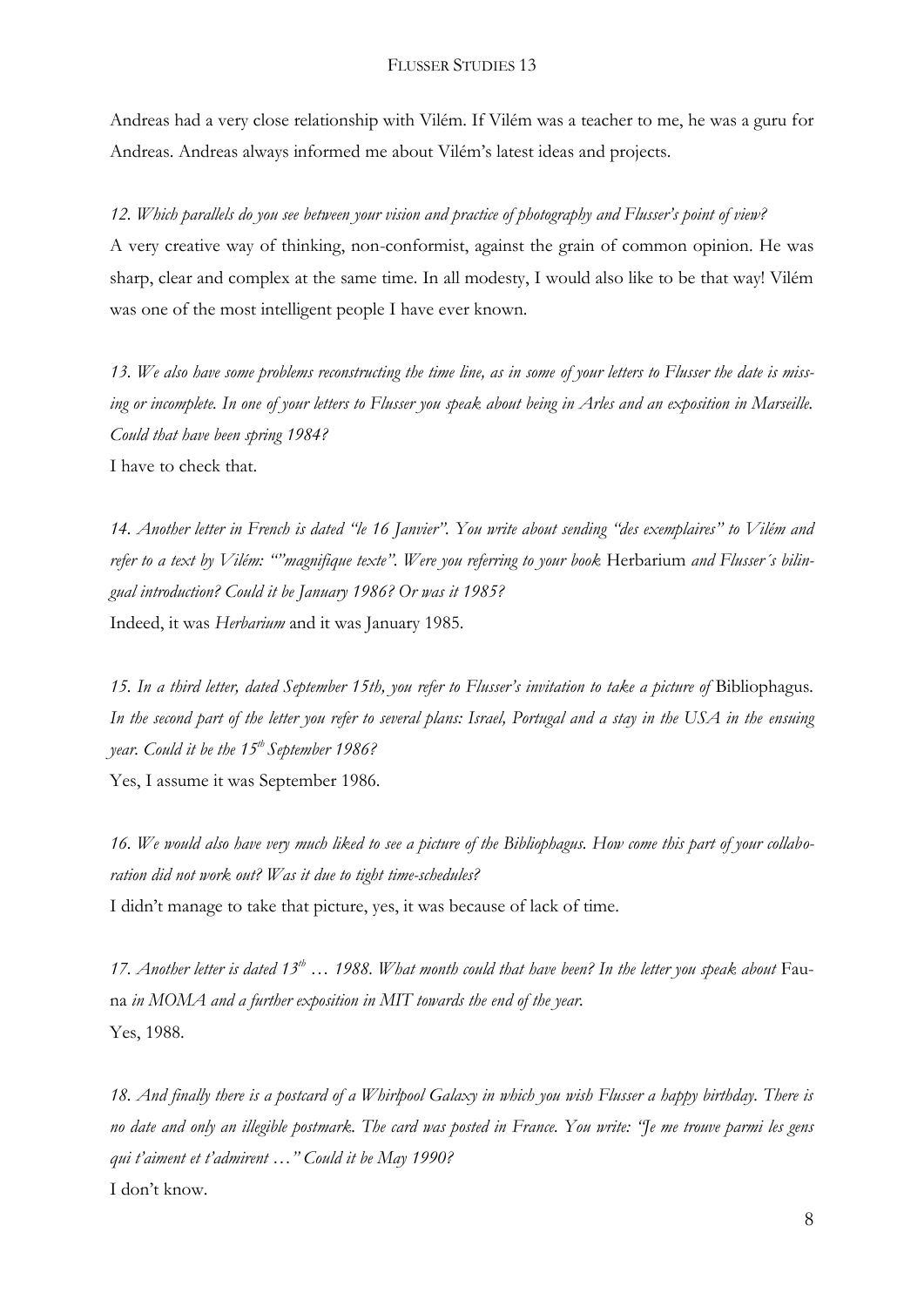*19. Flusser loved to play chess with his friends. He mentions this in a letter to you written in July 1984. What was your own experience?*

I had a few games with him. I think he always won.

#### *And: Feel free to add anything else that seems important to you.*

At a certain point Andreas, Vilém and I thought of developing the concept of *Contravisión* that I had suggested and about which I had already written on various occasions. Shortly afterwards Vilém already sent us a proposal of a possible essay, a wonderful essay. I don't know if you have this text, I still have the original. In 1996 I was named artistic director of the International Festival of Photography of Arles and I decided to organize a program called *Réels, Fictions, Virtuel* as a homage to Roland Barthes, Vilém Flusser and Jorge Luis Borges. In the same year I published the book *El beso de Judas. Fotografía y verdad*, and dedicated it exclusively to the memory of Vilém.

The celebration of this festival was the reason for an estrangement between me and Andreas. I asked Andreas to suggest ideas for a few possible activities in order to organize together a symposium or something else about the work of Vilém, but he – who considered himself to be the major specialist (and he definitely was) – felt hurt that I had not asked him explicitly to organize an exposition of his works.

#### **Greetings**

Joan

# **Joan Fontcuberta's philosophy and practice of photography**

Vilém Flusser's and Joan Fontcuberta's vision of photography have a lot in common. Both see its importance more on an ontological than aesthetical level. Moreover, they are both interested in the medium that makes this particular type of technical-images possible, as well as in the specific sensibility this medium articulates and the historical coordinates that go with it.

As already mentioned before, Fontcuberta wrote a short piece on Vilém Flusser that was included in *Enciclopedia Espasa-Calpe*. In this text Fontcuberta presents a short analysis of the situation of photography in the early 1980ies and the changes it had gone through in the previous ten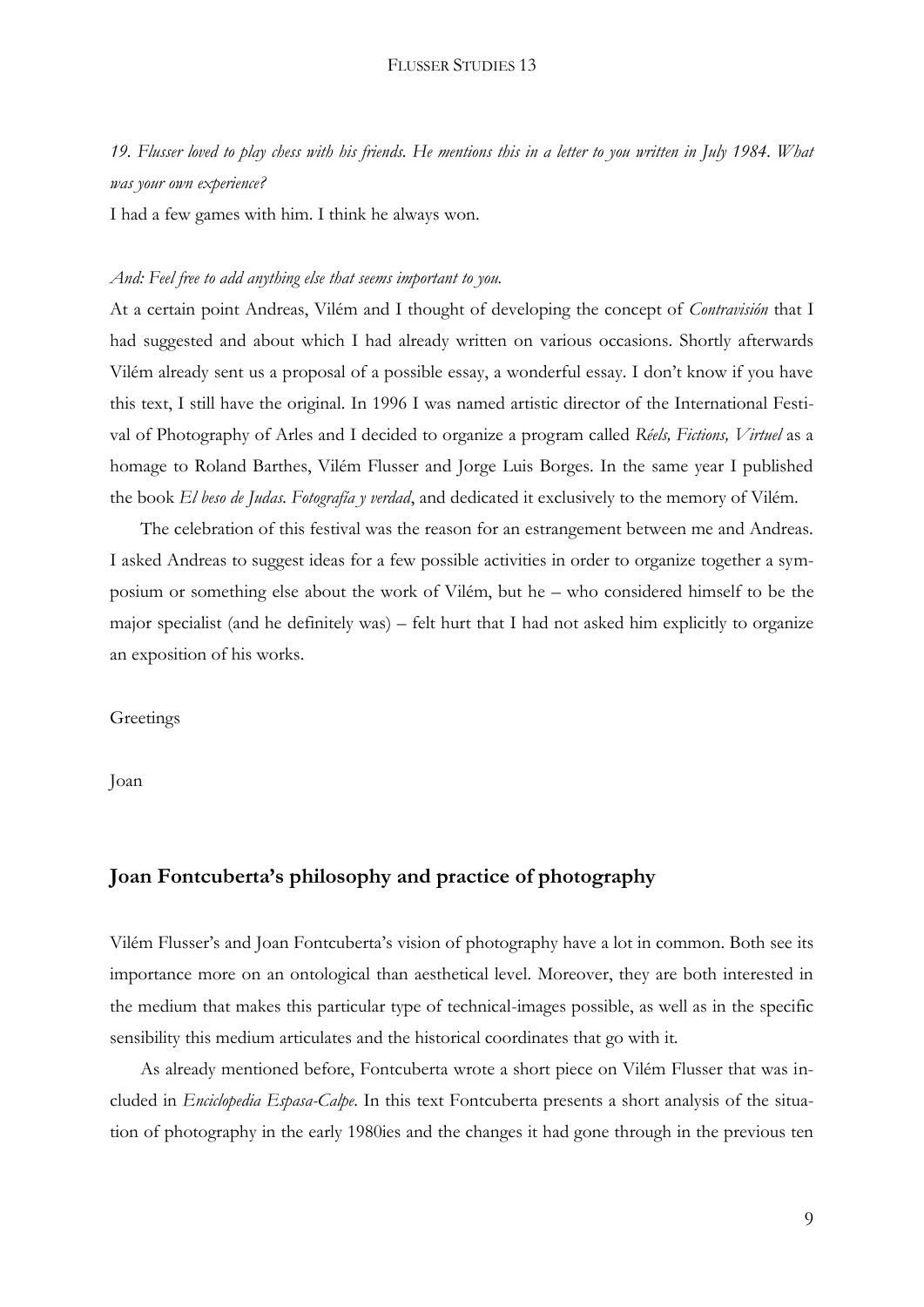years focusing on the importance of the new technologies and the epistemological and ontological consequences they implied for the reception and practice of photography.<sup>14</sup>

The *Enciclopedia* is structured around a series of different thematic nubs organized in alphabetical order. Fontcuberta's contribution can be found under the concept of photography and is articulated into three parts: general considerations: the technological syndrome – the *Mavica<sup>15</sup>* and other technical innovations; the cultural context and its main manifestations – the world of publishing houses; the market of photographic works and the changes occurring in the Spanish context. Fontcuberta reflects on the ways technological innovations revolutionize composition schemes and perspective, as well as on the habits of perceiving movement. The famous Leica photo camera produced in 1925, for instance, profoundly modified the notion of artist: "the vision of a solitary romantic artist, still valid in the 1970ies, seemed no longer acceptable in an era of accelerated dissemination of information and massification of images created by pushing buttons."<sup>16</sup> From here stems his interest in analyzing the importance of technology not only from an aesthetic but also from an ethic point of view with particular attention to the changes that this has operated within society at large.

In this context, Fontcuberta introduces a short reference to Flusser. "For Flusser the photographer symbolizes the human being immersed in modern society, subjected to a new form of alienation: programming. Humanity is surrounded and lives in function of simple and sophisticated technological gadgets (from the simple household appliance to the complex computer), conceived for certain ends and run by certain programs. These programs help to create new programs until the origin and sense of the chain are utterly lost. We only know – using a cybernetic interpretation – that in this system of 'black boxes' an *input* produces a certain *output.* Nowadays, freedom has to be defined as the rejection of programs. The photographer, continues Flusser, is an individual manipulating the programmed apparatus in order to produce a certain type of image (the standardized 'camera picture'). The work of avant-garde photographers should, therefore, articulate a triple subversion: subversion of the camera program (its internal routine structure allowing for very limited expectations); subversion of the ontological *status* of the photographer (that is, the question of naturalness and the function of photography); and the subversion of the

<sup>14</sup> According to the letter exchange, the publication in *Enciclopedia Espasa* should have taken place in 1984. Fontcuberta writes two more entries for the *Enciclopedia* in 1983-1984 and 1985-1986 but he cannot possibly be referring to these, since the publication about which he writes to Flusser in his letter of the 8th August 1984 includes a picture that Fontcuberta took during Flusser's stay in Barcelona the same year. And the only entry in the *Enciclopedia* including a picture of Flusser is the one published in 1981-1982.

<sup>15</sup> Mavica (Magnetic Video Camera) was a brand of [Sony](http://en.wikipedia.org/wiki/Sony) [cameras](http://en.wikipedia.org/wiki/Camera) using removable disks as the main recording media. The first commercial electronic still camera was produced by Sony in August 1981.

<sup>16</sup> Suplemento Anual Enciclopedia Universal Espasa-Calpe S.A [1981-1982], p.343. Translation by RG.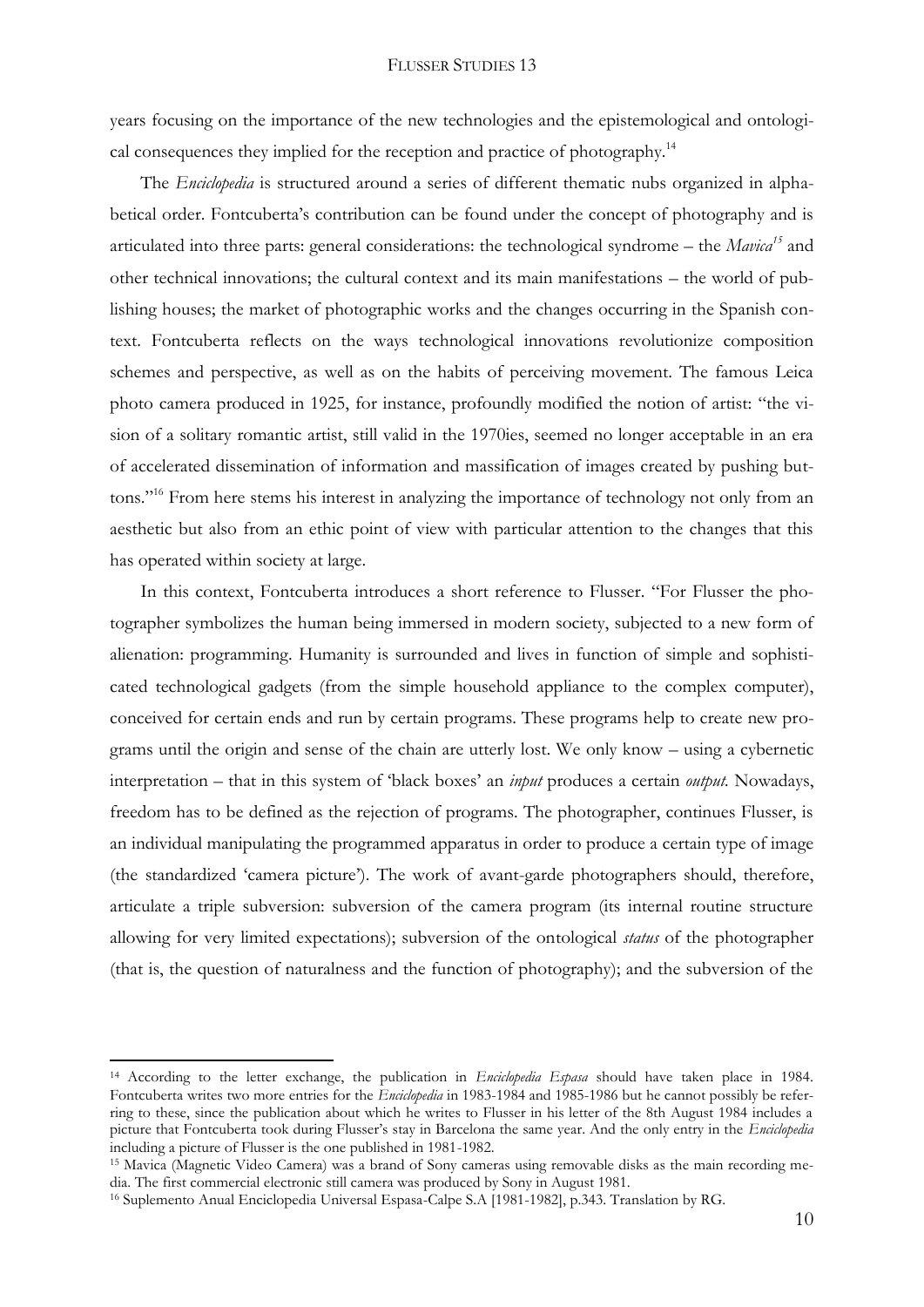usual meaning of the concept of freedom (that is, the amplification of the restricted limits imposed by the program)."<sup>17</sup>

And in the same encyclopedic entry Fontcuberta adds: "With respect to the automatization of the equipment, changes are taking place within the systems of focusing, mediation and exposure; that makes it possible to foresee that Nikon will actually create a new reality: the possibility to dispose of a totally automatic mediation and shooting device with an opening priority, an optional priority of closure or a combination of both. […] With automatic focusing and exposure there is no possibility of a technical mistake; this amounts to an irrefutable confirmation of Vilém Flusser's theory"<sup>18</sup>

The project that Fontcuberta intends to pursue in *El Beso de Judas. Fotografía y Verdad<sup>19</sup>* is a radical questioning of the naturalness and function of photography – the second subversion proposed by Flusser. It is, therefore, particularly significant that he dedicated the book to the memory of Vilém Flusser. Here his intention – as he was going to confirm later on in his C*ámara de Pandora* - Pandora's Camera (Fontcuberta 2010) *–* is to expose the constructive naturalness of photography. Fontcuberta asserts that the history of photography is marked by a dialogue between the will to get closer to reality and the difficulties encountered in doing this. This tension is deposited in two historical sediments: truth and memory. Despite this, for Fontcuberta photography does not consist in offering visual truths about the world, or in ensuring precise visual information: "all photography is a fiction that presents itself as true" and "photography always lies, lies instinctively, lies because its nature does not permit it to do anything else." (Fontcuberta 1997:  $15)^{20}$ 

In this way, Fontcuberta's photographic production could be understood as an attempt to free photography from the tyranny of the object that has exercised a nearly absolute hegemony," as if the history of photography had been the history of that which can be photographed." (Fontcuberta 1997: 21) In la *Cámara de Pandora* (Fontcuberta 2010) he asserted that nowadays the circulation of images is more important for the construction of their meaning than their actual content.

Fontcuberta radically questions the traditional belief that in photographs the object depicts itself and, therefore, also the notion of objectivity that the images are flaunting. His critical effort intends to "bury the fallacy that the photographic procedure is 'natural', 'automatic', 'spontaneous', without any cultural and ideological filters." (Fontcuberta 1997: 27) He discusses the status

<sup>17</sup> Ibidem, p. 344. Translation by RG.

<sup>18</sup> Ibidem, p. 346. Translation by RG.

<sup>19</sup> On the cover of *El beso de Judas* we can find one of the photographic inventions from *Herbarium*. It is the last picture 'Flor Miguera' and it probably refers anagrammatically to Pere Formiguera with whom Fontcuberta published *Dr. Ameisenhaufen's Fauna.*

<sup>&</sup>lt;sup>20</sup> All the following passages quoted from the work of Joan Fontcuberta have been translated into English [RG].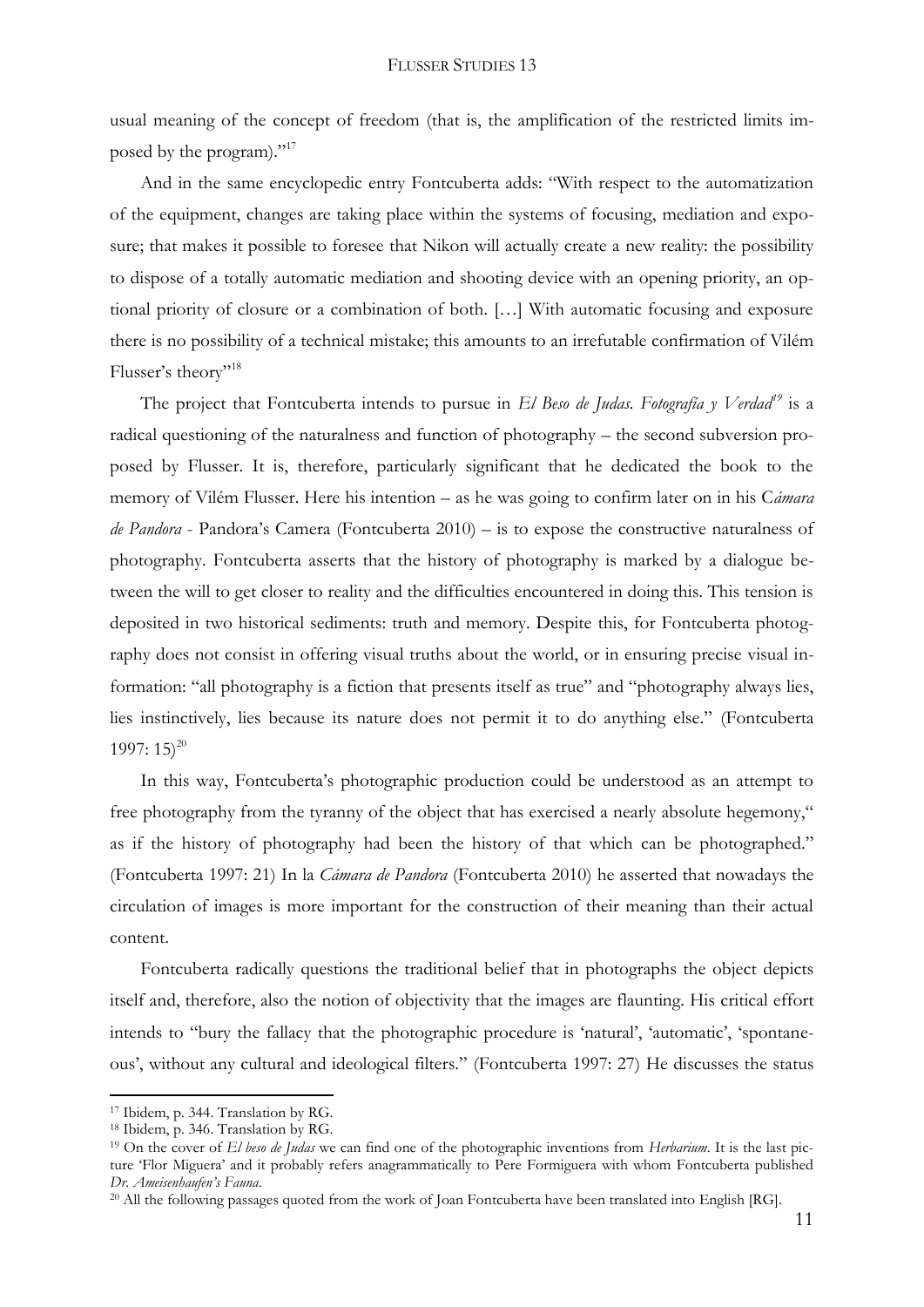of the photographic, drawing attention to the intentions that structure its uses, and to its interpretative repertoire that ranges from scientific verification to poetic fabulation.

To take pictures, consequently, before being an account is a reinvention of reality. In this sense, Fontcuberta's photographic production is animated by a sort of genealogic picturing method that could be characterized as an attempt to visualize or extract the invisible from human inventions. His work questions the experience photography provides and the relationship we establish with pictures, disseminating the meanings that are anchored in the image-object relationship. "[…] the umbilical cord between image and object is broken" (Fontcuberta 1997: 51), writes Fontcuberta, pointing to the fragility of all meaning.

Fontcuberta wants to question the ontological foundations of photography by describing its character and the criteria that define it, but instead of setting up a structure and pointing to the impossibility of using photography as evidence of the real, he goes on to show the gap that this non-evidence generates. This release from the limited expectations that this kind of image generates opens up the possibility to move beyond the standard concept of image. Through a method of systematic manipulation the creation of improbable pictures is achieved. As Flusser would put it: the higher the level of improbability the greater the possibility of freedom. The image has to break free from its reduction to simple visibility.

Visibility is no longer the determining criterion. A series of processes and other theoretical reflections are involved in its production (see Fontcuberta 2010: 12). Fontcuberta's photography is animated by the intention of visual counter-argumentation with all the paradoxes that such an expression implies. Walter Benjamin attributes to Bertolt Brecht the statement that the camera is fundamentally reduced to showing the superficial appearances of things while their profound reasons for being remain hidden (see Fontcuberta 1997: 96). Fontcuberta recognizes that images are not always appropriate for certain abstract issues. Very often they are not telling us anything about relations of exploitation, class struggle, collective aspirations and injustices. In accordance with the use we make of photographs, however, they can reveal stratifications of memory that permit to penetrate their surface.

The Dadaists introduced a creative method playing with chance and the fortuitous which was subsequently elaborated by Tachisme, Abstract Expressionism with the practice of *dripping* and by cybernetics that introduced the notion of 'noise' (Fontcuberta 1997: 109) a concept that plays also a central role in Flusser's philosophy of communication. In the same way, Fontcuberta uses manipulation as a theoretical counterpoint focusing on the decisive moment as a defining value and the importance of 'noise' (Fontcuberta 1997: 83) in his pictures.

Photography begins for him with the search for a new social location: "[…] the search for alternatives to the conventional photographic regime is inscribed within the frame of a critical ap-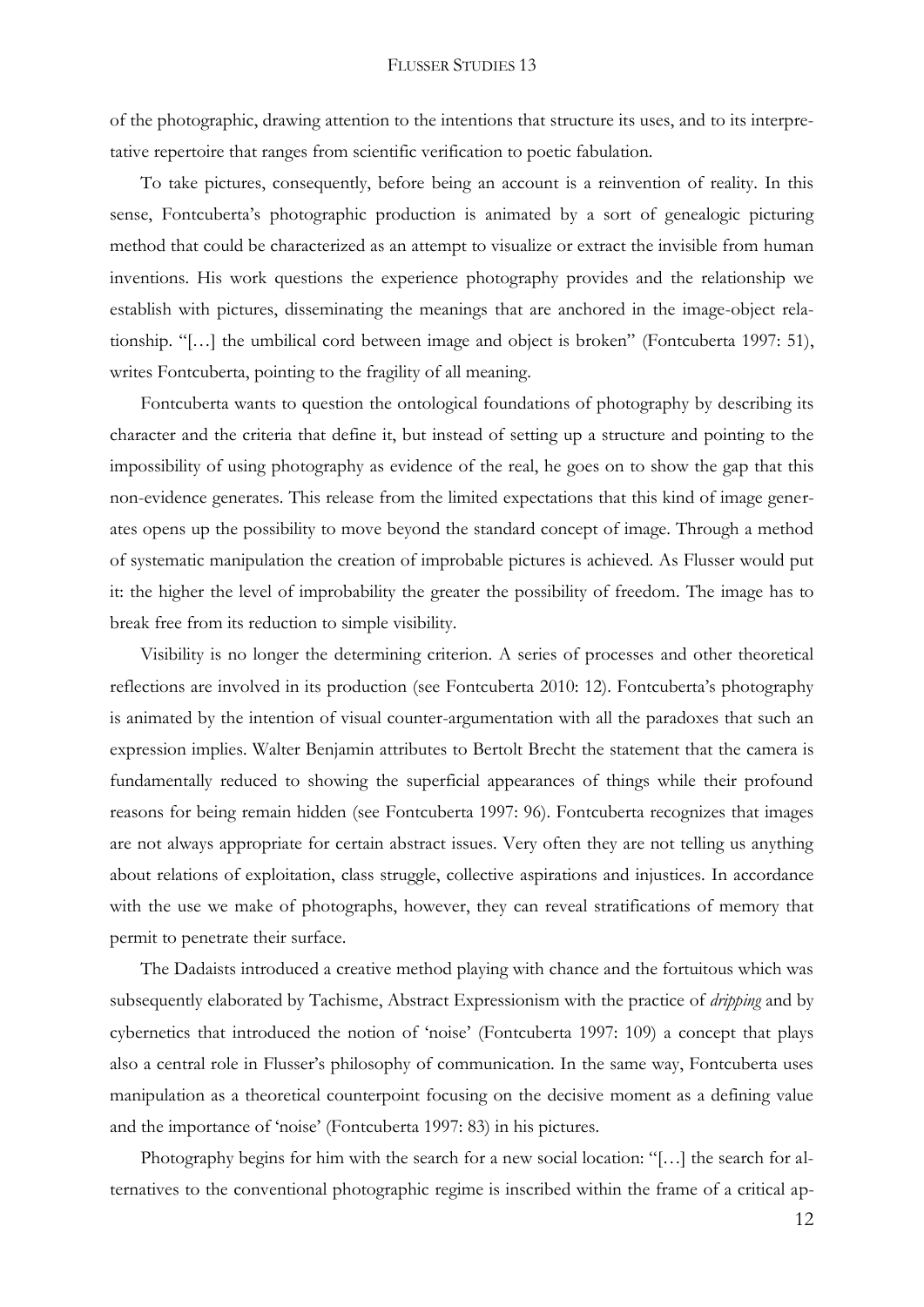proach to the 'perfect' apparatus, predestined to generate a one-dimensional graphic production. The way Vilém Flusser understands it, the photographer faces a severe quandary engaging in a symbolic battle: to recognize his status as a functionary of the apparatus, giving in to its routines, or to rise up and defend his freedom. The combative gesture of rejection and the dignity of opposing the program, however, are more important than any results, even if these, at times, impress us with their false power." (Fontcuberta 1997: 110) Fontcuberta's photographic gesture is a belligerent gesture of refusal. He suggests manipulation as a style with a series of decisions that configure the graphic result. For him to create means to construct by deploying a manipulative rhetoric. He creates a rhetoric of fiction that allows him to structure his experience of reality: "it is only by deceiving that we can reach a certain truth, it is only by using conscious simulation that we can get closer to a satisfying epistemological representation." (Fontcuberta 1997: 107) Based on his reading of Daguerre and Bayard, he concludes that fictional representations expand the flexibility of our imaginative ability.

# **Vilém Flusser on photography and fabulatory philosophy**

As already mentioned in the beginning Flusser's friendship with Joan Fontcuberta found its expression in a series of texts Flusser wrote between 1984 and 1988. Three deal specifically with photography and were expressly written for Fontcuberta – *Releaser*, *Counter-vision* and the introduction to *Herbarium*. The fourth, *Bibliophagus convictus,* was conceived for *Artforum,* but originated in a philosophical context partially influenced by Fontcuberta's thinking. We would like to discuss the content of these four texts and their relation to Fontcuberta's own view of photography.

*Releaser* is a phenomenological reflection on the pushing of buttons, automation and the effects of the apparatus, but also a philosophy of photo-camera releasers. In this essay Flusser makes frequent use of wordplay in order to articulate the ambivalence contained in media in general and in apparatuses in particular: the different meanings of 'to release' – to let go, to discharge, to liberate – and the ambivalences contained in the words 'mediation', 'media', 'immediate', 'immediacy'. There is something uncanny, even suicidal about releasers, because once pressed, we lose control of the processes they have released. Flusser stresses their "extraordinary quickness"<sup>21</sup> and stupidity. Releasers do not need any intelligence as they have already been programmed. When we push a button we do not *release* its intelligence but the intelligence of its programmers. Another aspect of releasers is their immediacy. Tools mediate between us and the

<sup>21</sup> V. Flusser, Releaser, p. 1.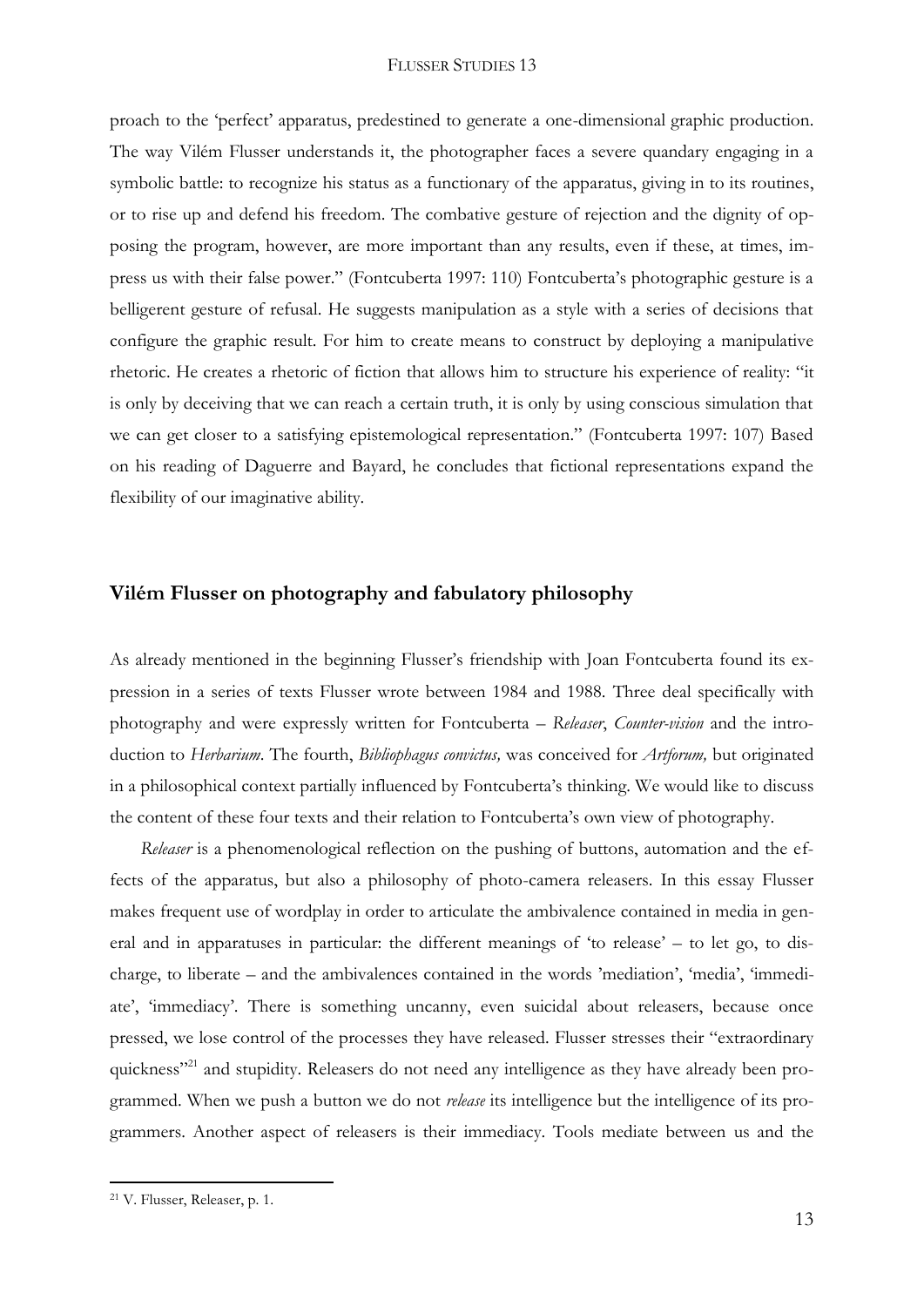world we live in. Before we use them, however, we have to make a decision as to how and when to use them. With buttons this time sequences collapses into a single instant. "The extraordinary quickness of push buttons no longer permits the ancient distinction between decision and act, and therefore between subject and object. Angels are said to differ from men in that with them decision is action, 'free will'. To photograph is an angelical gesture. Let me therefore call photographers 'hell's angels'."<sup>22</sup> In his ironical description Flusser captures the contradictory character of the photographer summing up his ambivalent position between functionary and artist. Photographers are *hell's* angels because their actions of free will run the risk of being ultimately enslaved by the apparatus and they are hell's *angels* because the new technology of photography opens up new possibilities of freedom that transcend simple representation. Another important attribute of releasers is that they generally come in groups, in families, key boards, for instance. "These buttons are somehow married to each other. The button on my photo camera is a bachelor."<sup>23</sup>

In the short text *Counter-vision* – a sketch for an essay in collaboration with Müller-Pohle and Fontcuberta – Flusser explores the relationship of eye to hand in the practice of photography attempting a definition of the notion of counter-vision, a term created by Fontcuberta who had used it for the first time in 1977 in an essay published in the journal *The Village Cry* (Fontcuberta 1997: 184). Flusser delineates a challenging view of photography and what it can do to change the way we look at the world. The text was part of a common project that unfortunately never grew beyond its initial phase. It was probably intended as a basis for future discussions.

Flusser defines five aspects of the term: counter-vision is intentional, it is not a simple critique of vision – such as blinking or closing your eyes –, it is practical because it has to do with hands, it is the "vision of visual intention [...] not a vision of the world, but a vision of vision" and finally and most importantly "the intention of countervision is to discover the various meanings which vision gives to the world, and thus, by implication, to discover other possible meanings to give the world." Flusser speaks of countervision as an "inverted intention". And adds: "For countervision the center of attention is no longer occupied by things, but by our relation to things. Countervision intends to see how we are related to things, how we give meaning to them. [...] In sum: the intention of countervision is to see our-being-in-the-world, not the world itself. Therefore countervision is 'abstract', in the sense of having its attention abstracted from the things of the world. But it is 'concrete', in the sense of focusing its attention to our concrete existence." Flusser proposes to work both on a theoretical and practical level studying pictures that made use of inverted intention. For Flusser and Fontcuberta photography is not about reality and

<sup>22</sup> Ibidem, p. 2.

<sup>23</sup> Ibidem, p. 2.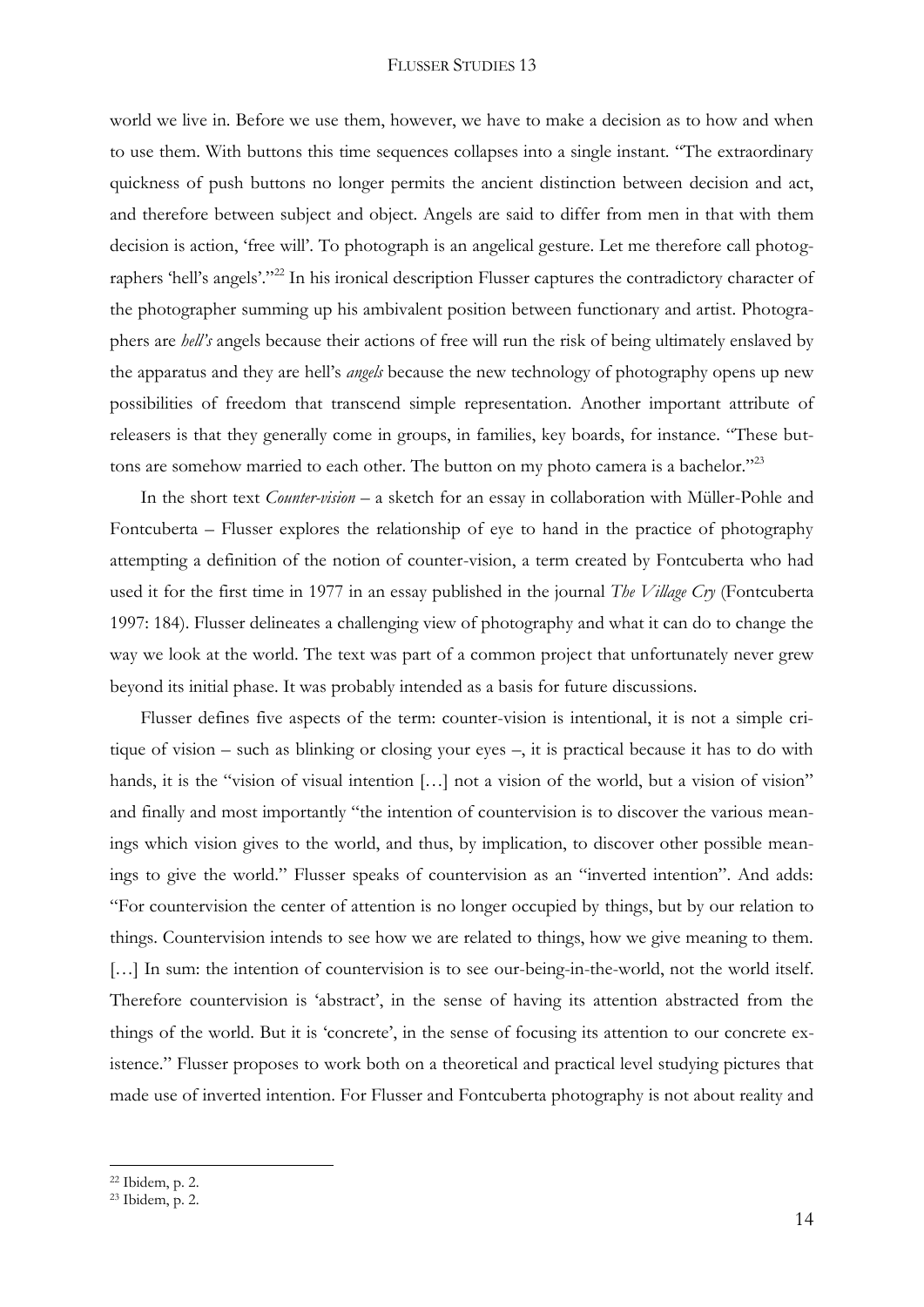its representation but about the way we see and thus relate to things and the role the camera plays in all this.

Fontcuberta's *Herbarium* was published by *European Photography* in 1985. In [botany,](http://en.wikipedia.org/wiki/Botany) a herbarium is a collection of preserved [plant](http://en.wikipedia.org/wiki/Plant) specimens. These specimens may be whole plants or plant parts, usually in a dried form, mounted on a sheet. The single pages do not only follow a pre-defined chronology, each herbarium is also supposed to possess an alphabetical list of contents with corresponding page numbers. For a scientific herbarium it is important that each plant be arranged so that one can immediately see all the main characters of that particular species. Furthermore, each specimen must have a label on its own sheet, including taxonomic denomination (at least family, genus and species) along with information as to the date and place of collection. In this sense, Fontcuberta's book is only a herbarium of sorts, a mise-en-scène of a scientific collection of plants. It contains 28 pictures of what, at first sight, appear to be exotic plants. There is, however, no recognizable pattern organizing the succession of the different plants, no page numbering and no alphabetical list. Each plant possesses a double Latin name in the best taxonomic tradition of the Swedish botanist Carl Linnaeus. Binominal nomenclature is a widely accepted scientific principle to define the name of a species. These names, however, are more similar to Edward Lear's ironical nonsense botany published in 1872. To simulate a common snowdrop Lear uses, for instance, a dinner bell calling his plant most appropriately *Stunnia Dinnerbellia*. Fontcuberta's use of Latin names, however, is more subversive as its apparent scientificity resists in most cases a closer inspection. Only the trained eye of the botanist would detect the fraud at first sight: *Bifilia mastegata. Erectus pseudospinosus. Tiskovina navigata. Liconorvus punxis. Cascallus ferragosus. Pirulera salbitana. Cala rasca*. *Supratex horadatus*. Some names, however, show their constructedness right away. Fontcuberta probably created the names according to different strategies: introducing a strange sounding element alien to the botanic context (*Rasputina eclectica, Braohypoda frustrata*), playing with the relationship of text and picture (*Cornus impatiens*, showing a prurient erectile beak peaking out of a longish vertical blade or *Karchofa sardinae*, a dry fish bone topped by an artichoke or, finally, *Dendrita victoriosa* – dendrites are branched projections of a [neuron](http://en.wikipedia.org/wiki/Neuron) [conducti](http://en.wikipedia.org/wiki/Electrical_conduction)ng [electrochemical](http://en.wikipedia.org/wiki/Electrochemistry) [stimulation](http://en.wikipedia.org/wiki/Stimulation) received from other neural cells to the cell body –, the plant is called *victoriosa* because topped by two longish bony fingers forming a v-sign), straining acceptability with weird linguistic combinations (*Barrufeta godafreda)* or homophonic word play *(Fungus mungus)*. The pictures themselves work more or less along the same lines, that is, some look more realistic, more believable than others, and even after the fundamental constructedness of the single plants has become apparent because they have fallen to pieces, the overall impression is still of something basically organic. This, however, is also deceitful, as Fontcuberta explains in *El Beso de Judas*. In the following quotation Fontcuberta also takes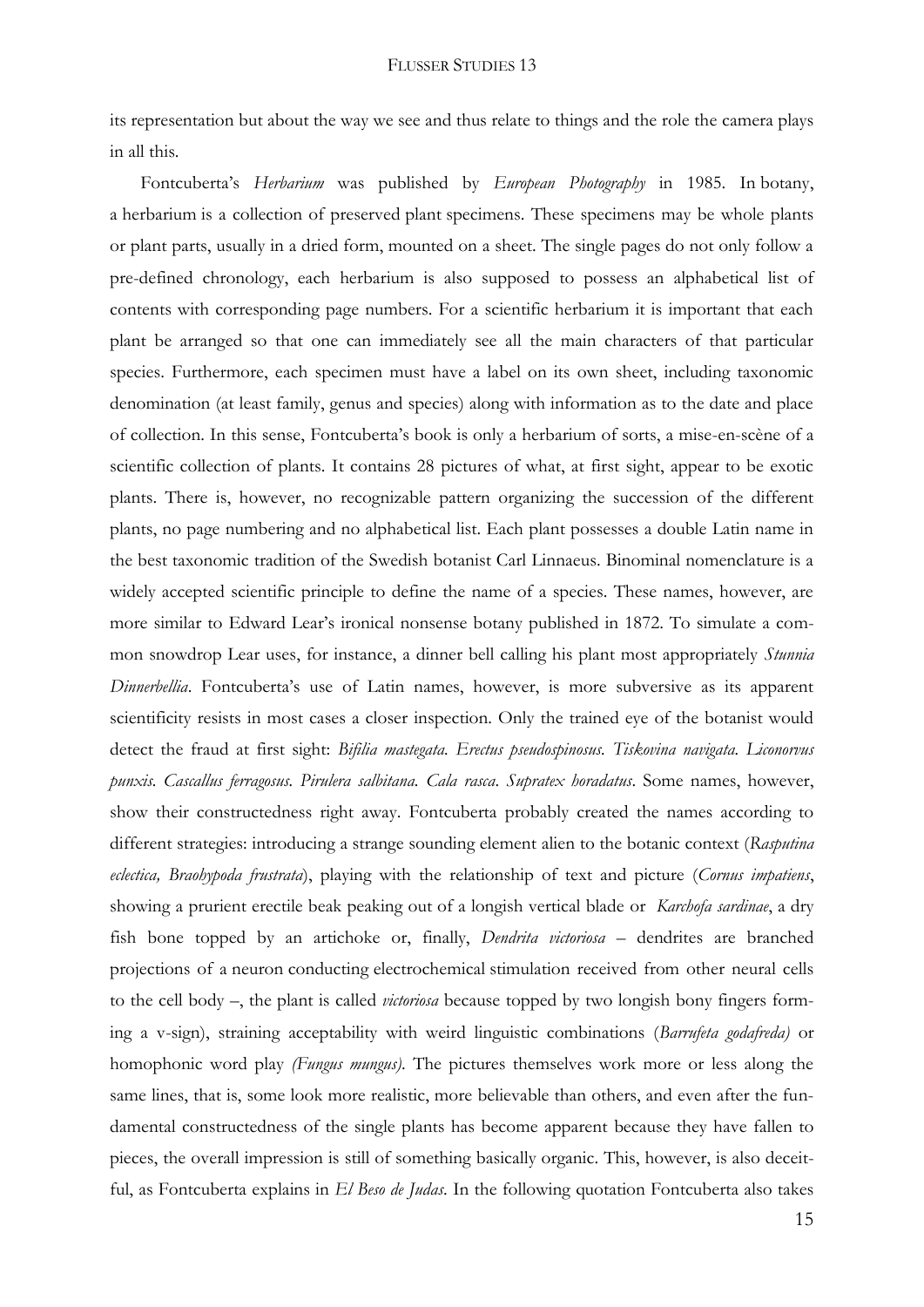up the main point of Flusser's interpretation of the book as it can be found in the introduction, that is, the central meaning of the notion of information.  $\ldots$ [...] the manipulation of the object [...] represents a more subtle *modus operandi* that transcends the simple bricolage of photographic montage. In this context we would have fictive constructions, that is, simulacra that take the place of other objects (as with cinematic doubles that are a substitution of a substitution), or of more sophisticated scenes, as is the case with the 'reconstructions' operated by many TV programs which have been the object of intense debate. In Italian one would say: *'Se non é vero, e ben trovato.'* Cinema and photography are the media that have actually opened up the field. Scale models of landscapes, cities, space ships or whatever make it possible to save a lot of time of make up in the laboratory and allow having a better graphic quality. In my series *Herbarium* (1982- 1985) I offered a collection of pseudo-plants of different inexistent botanic species, a product of the imagination and not of biology. The hybrids presented [in the book] were not the consequence of a manipulation in the transmission of genetic but of the photographic information: the elements in front of the objective were small ephemeral sculptures constructed from industrial waste; there was nothing organic in them even if that was the conviction of the profane." (Fontcuberta 1997: 128-9)

The pseudo-plants from *Herbarium* are therefore deceitful in many ways. They suggest a patient scientific work of classification and look like ordinary dried plants from exotic gardens. In this sense, Fontcuberta's approach closely resembles Louis Bec's paranaturalistic project of zoosystematicism<sup>24</sup> with the difference that Bec's invented taxonomy is built according to strict rules. Both Fontcuberta and Bec, however, are animated by the same subversive spirit of scientific deconstruction aiming for a radical questioning of simple notions of reality and objectivity.

In his introduction to Fontcuberta's *Herbarium* Flusser draws attention to the concept of information that has become essential across a whole series of different disciplines, from biology to photography. In his introduction Flusser defines two specific points of view – metaphoricity and usefulness – to reflect about the convergence of science and art in Fontcuberta's 'botanical' pictures. He explores the frontier between the two domains constantly moving from one to the other, focusing on similarities and differences.

The concept of information, so Flusser, has been disseminated to other forms of discourse and become, at the same time, a field on which different disciplines meet and merge. Whereas biology studies changes in genetic information in order to design new plants, photography creates new information through chemical changes produced by light falling on specific surfaces. In this sense, the notion of information does not play quite the same role in the two different contexts. Despite this asymmetry Fontcuberta's photographs can give an answer as to the metaphoricity of

<sup>&</sup>lt;sup>24</sup> See als[o http://www.flusserstudies.net/pag/archive04.htm](http://www.flusserstudies.net/pag/archive04.htm)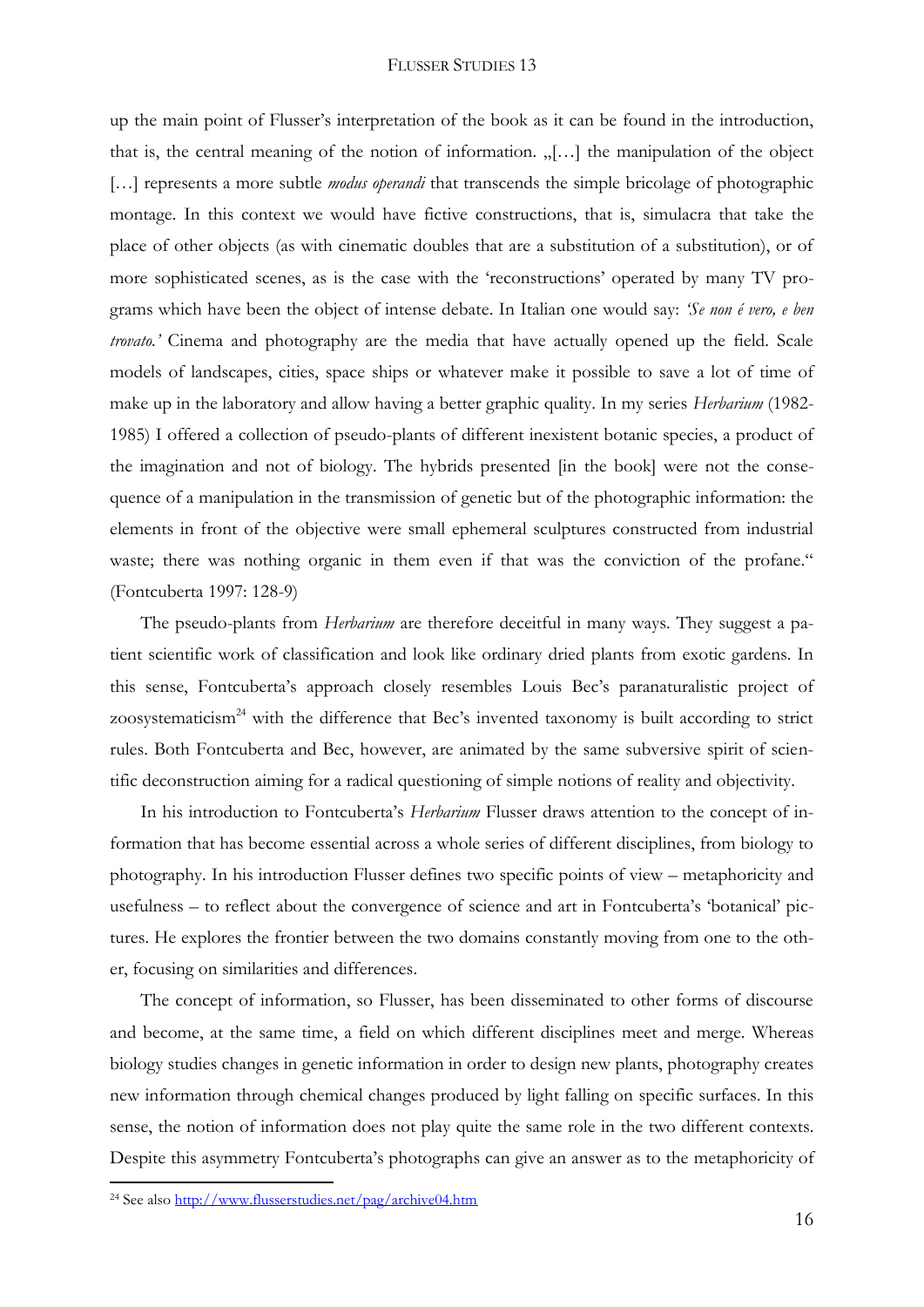the notion of information within photography. "'Information' has become a crucial concept in various and quite distinct disciplines. And one may easily observe how these distinct disciplines tend to converge in that concept. For example, both biology and photography are basically concerned with information. Biology may fundamentally be considered the study of successive changes in genetic information from the beginnings of life on earth up to the present. This study is now beginning to give way to a technology – 'gentech' – which may in the future allow us to manipulate genetic information and ultimately produce entirely new species of plants and animals, including new 'homo' species. Photography, for its part, may be considered a technique which aims at producing information through the chemical changes provoked by light falling on sensitized surfaces. Naturally, biology and photography being quite distinct and usually unrelated, one may well ask whether 'information' means the same concept in both of these disciplines, or whether we use the term only metaphorically when applying it to two realms so distinctly different from each other. This is, I believe, a very important question in the present context. Joan Fontcuberta's Photographs of plants may provide an answer. What we see here are new species of plants which have come about not through a manipulation of genetic information, but through a manipulation of photographic information. It may appear as though 'information' in both the biological and the photographic senses had coincided within these pictures. Fontcuberta seems capable of manipulating biological information through photographic procedures. We know of course that this is not 'really' true: the plants we see in Fontcuberta's photographs are not 'real' plants, and they are 'not real' in two senses of those words. They are 'not real' because they partake only of the two dimensions of the photographic surface. And, they are 'not real' because – we see it if we look closely – they show something which has been manipulated by Fontcuberta with the obvious intention of deceiving us into accepting them as being 'real'. Even so: although Fontcuberta's plants are only symbols of plants, and although those symbols mean an artifice, a stratagem, a ruse (and although Fontcuberta's plants are what is called 'art'), there is something about them which suggests that they are relevant to the problem of 'information' within the botanical discourse." (Flusser 1985) One of the main differences between the botanical discourse and Fontcuberta's plant pictures is that Fontcuberta ultimately manipulates photographic and not genetic information. This manipulation, furthermore, does not take place on the same level. Genetic engineering is a direct manipulation of an organism's [genome](http://en.wikipedia.org/wiki/Genome) using modern DNA technology. It involves the introduction of [foreign DNA](http://en.wikipedia.org/wiki/Recombinant_DNA) or [synthetic genes](http://en.wikipedia.org/wiki/Artificial_gene_synthesis) into a specific organism. In this way, new life forms are created by changing the code, that is, the program. Fontcuberta, on the other hand, manipulates his assembled objects and most probably intervenes through choice of point of view, lightening, exposure and, finally, contrasting when printing the negative. In this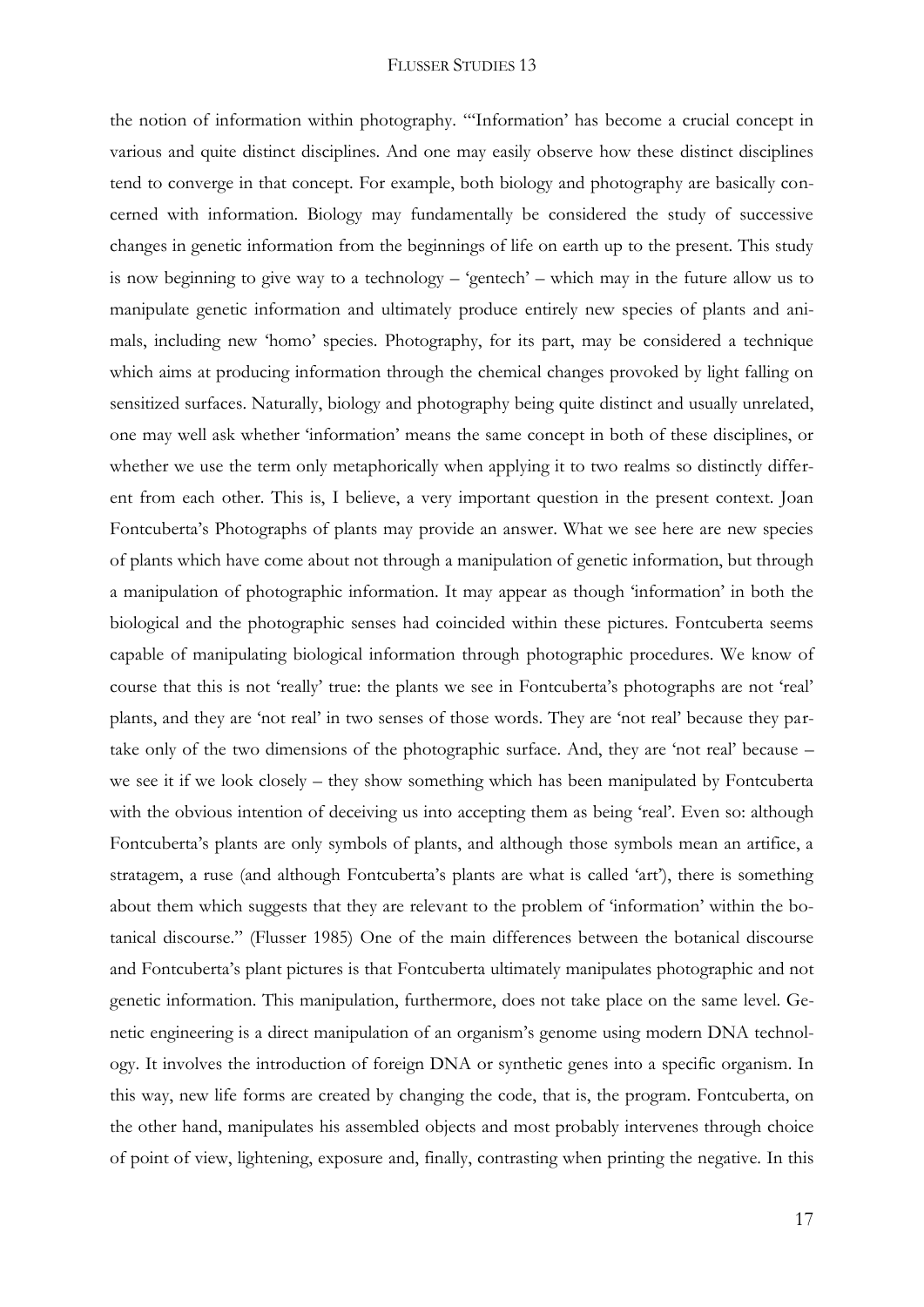sense, the notion of information when transferred from the botanical discourse to photography becomes metaphorical.

Besides discussing the status of the notion of information within the botanical discourse and photography, Flusser also deals with the question of the status of reality This question is of great importance when it comes to the role of information in the botanic discourse whose process of scientific production also implies the introduction of error and misunderstanding. What makes photography look like biology is that in both the greater part of new information is actually produced by chance. The discovery of the importance of active intervention within botanical discourse especially when it comes to creating mutations leads to the detection of its game-like nature, of a game that ultimately lacks any meaning. Botanical discourse, furthermore, already applies the notion of game in agriculture and in other of its disciplinary areas. It is for this reason that the difference between botanic discourse and photography is for Flusser not as radical as it might appear at first sight. If there is a difference, then it is to be located in the moment of usefulness. "In order to produce a new species of wheat", writes Flusser with respect to the question of usefulness and operability, "one must first know what sort of new species one desires. For example, one may want a pest-resistant species. One must have a model of the desired species. One may then take the model and try to force nature into obeying that model. What does such a model look like? Well, very much like Fontcuberta's photographed plants, with this difference: a geneticist's model will tend to be 'operative' (that is, capable of being forced upon nature), and it will tend to be 'useful' (that is, capable of resulting in species advantageous to agriculture and industry). Fontcuberta's models are perfectly inoperative and perfectly useless. This is what makes them so funny. And this is why I consider Fontcuberta's pictures relevant to the problem of 'information' in biological discourses. They show, in a funny way, that what distinguishes scientific models from strictly artistic ones is the fact that scientific models are 'operative' and 'useful'. Both these words are ethical terms. They imply values. They are pragmatic. They are not in the least 'scientific' terms, in the sense that science is a 'value free' discourse. Fontcuberta's photographs are no less scientific than the scientific models, only less pragmatic. And this is very funny. Because, being less pragmatic, they may be considered 'purer'. And this poses an epistemological problem: Is there any sense in holding to the idea that the models of biological information are 'truer' than Fontcuberta's pictures? Or, is botany not a kind of reasonable (i.e., bourgeois) Fontcuberta?" (Flusser 1985) To sum it up: both art and science are looking for new surprising information, with the only difference that within a scientific context these new forms have to be above all useful. The point of view of operability is, however, a notion that does not arise from the scientific context itself but from a pragmatic and ethical dimension. Science and art are basically value free. In this sense, Fontcuberta's pictures are not less scientific than other pictures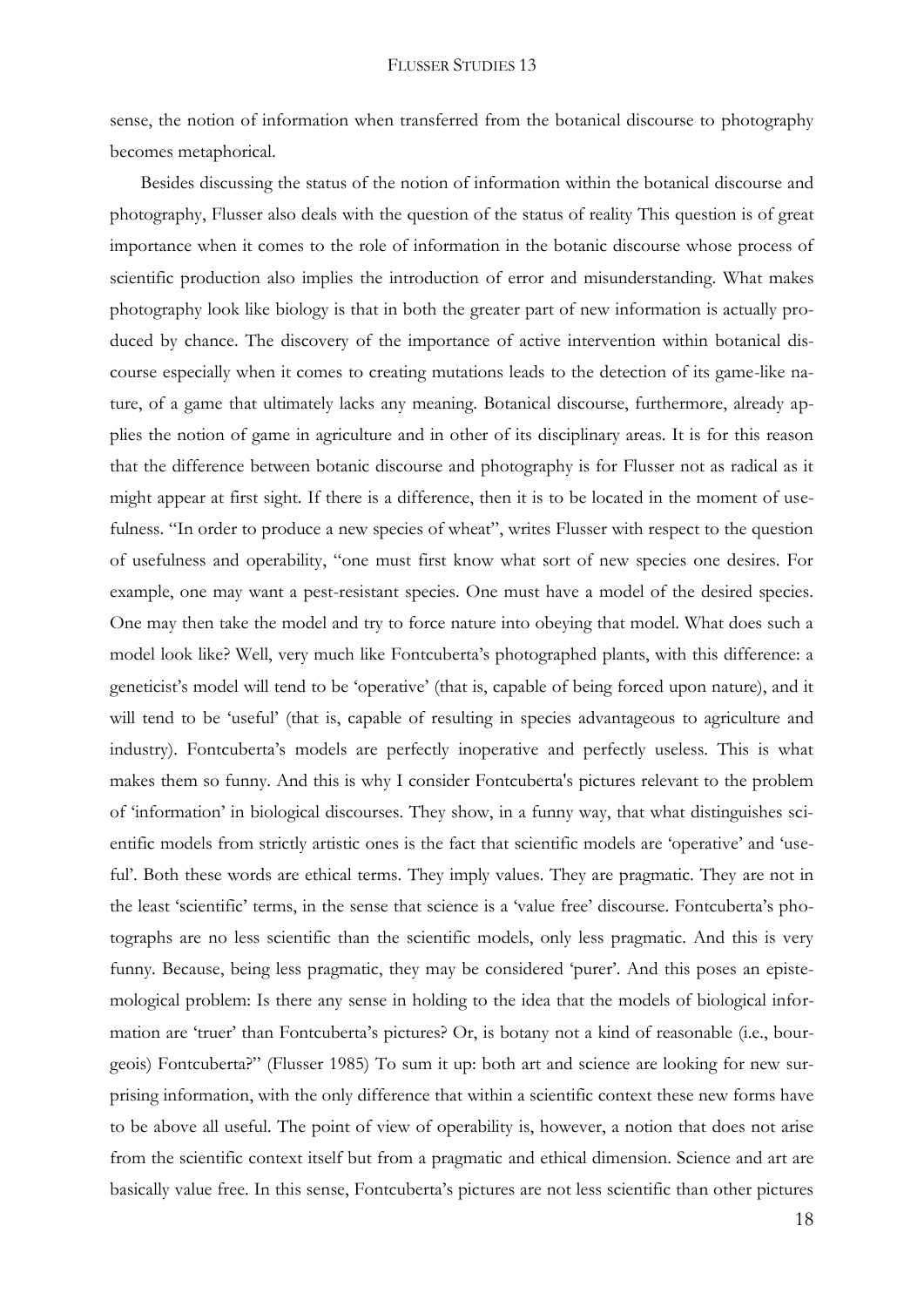from within the botanical domain. They are purer because less pragmatic and in being so they question the difference between art and science. Within a scientific context, however, and this is an aspect Flusser ignores in order to prove the fundamental convergence of science and art, there still are specific criteria of acceptability to be respected. Plants, for instance, have to fit in an already existing system of classification. This is definitely not the case with the invented specimens from Fontcuberta's *Herbarium*.

Flusser emphasizes Fontcuberta's transgressive impetus, his subversion of established values and the way his pictures introduce doubt as to the validity of scientific methods and the vast problems they imply. In this way, these pseudo-plants make fun of science, technology and concepts of naturalness while at the same time highlighting the tragic state of affairs of present times.

On the 2<sup>nd</sup> September 1986 Flusser asked Fontcuberta to photograph his 'Bibliophagus' convictus'.<sup>25</sup> In the letter he presents the animal as if it were an exciting newly discovered species. Flusser ironically calls the essay he intends to write a scientific paper. The tone of the following passage is tongue in cheek, the same way Louis Bec's deep sea animals and Fontcuberta's fictional flora and fauna are: "It is a species of hymenoptera which has so far not yet been taxonomically defined. Something between an ant and a bee. It feeds on printed matter, and it keeps all printed information in the collective memory of the hive or the ant-hill. It[s] problem is that it breeds more quickly than the books and magazines multiply. Therefore it must somehow instigate writers to write more, and printers to print more quickly. A typically ecological problem. It has very prominent antennae, and it wraps itself within those antennae, ('convictus') meaning both the 'the convinced one' and 'the involved one'. It is of course a very cerebral insect, a sort of cultural termite. I am very much interested in seeing his world vision, (it[s] eyes are of course composite ones). One more thing: the species is of course a consequence of the invention of printing, but it must have had ancestors in the Middle Ages<sup>26</sup>, and new mutations are to be expected, as it adapts to the information revolution." An interesting question that could be asked in this context is in which ways 'Bibliophagus convictus' was already inspired by the photographs of *Herbarium*.

## **Conclusion**

1

According to Fontcuberta and contrary to what history has taught us, photography belongs to the field of fiction much more than to that of evidence. "Diogenes was searching with his lamp

<sup>&</sup>lt;sup>25</sup> For a comparison and analysis of the different versions of the text see R. Guldin, Philsophieren zwischen den Sprachen. Vilém Flussers Werk, Munich 2005, p. 339-352.

<sup>&</sup>lt;sup>26</sup> Flusser probably means bookworms. Another species worth documenting.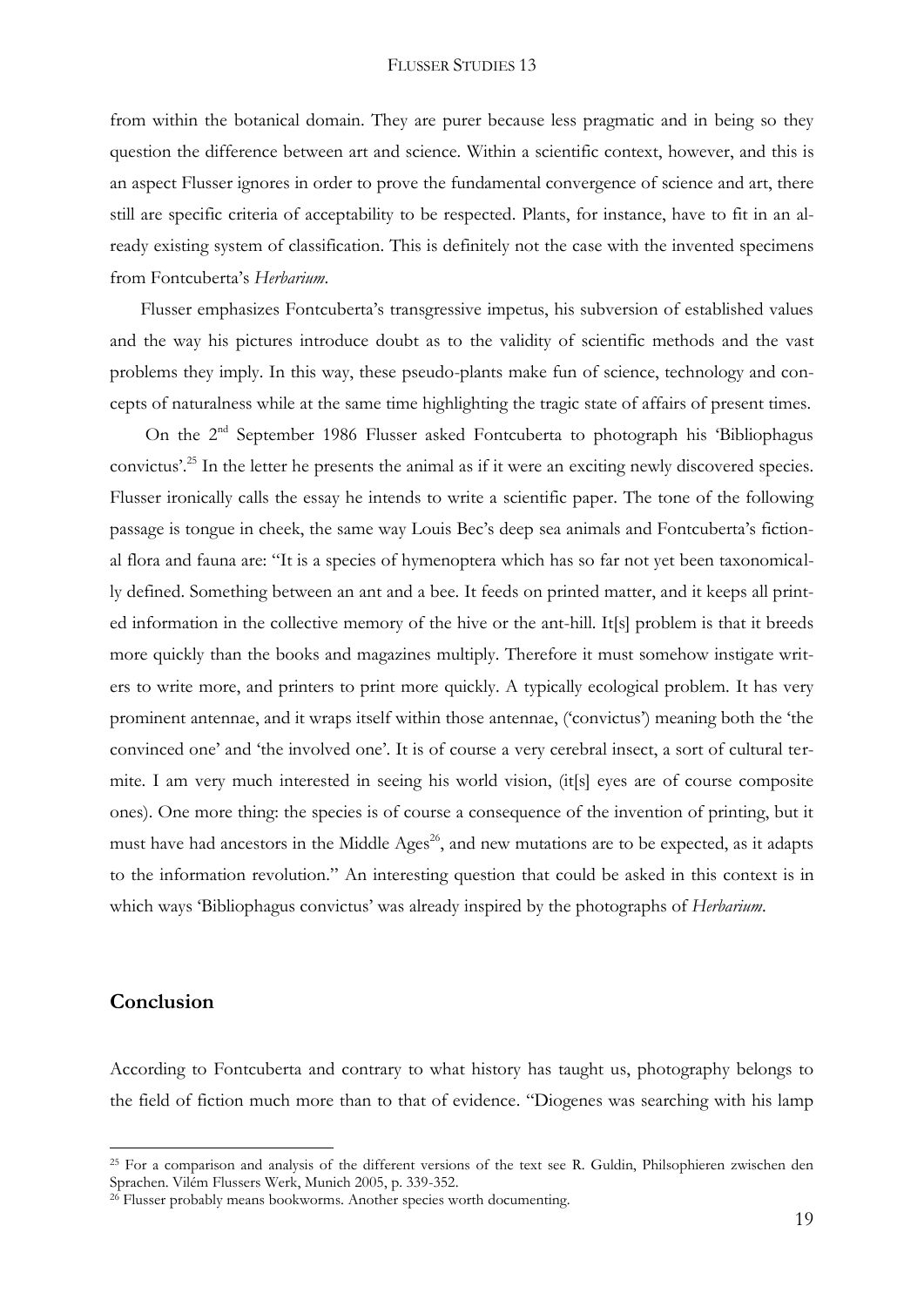for the truth; today we leave home to look for it with our photographic cameras. The paradox lies in the fact that Diogenes' lamp cast light on things whereas the camera swallows this light. The camera does not necessarily light up our understanding, quite the contrary. As Flusser would suggest it is forced to deal with obscurity and shadow, with specters and appearances." (Fontcuberta 1997: 167)

In this way, by contradicting a certain visual order Fontcuberta is led to the formulation of his concept of *contravisión* (Fontcuberta 1997: 184) which – as he himself defines it – must be understood as a rupture with the routine<sup>27</sup> that control the programming of visual thinking: This rupture can be achieved by acting as a hacker attacking the vulnerable defenses of the system. *Contravisión* is supposed to pervert the reality principle assigned to photography. Flusser speaks in this context, as we have already shown, of inverted intention. *Contravisión* does not represent so much a criticism of vision as a criticism of visual intention. Counter-visionary photography invokes basically, a triple subversion: a subversion of the technological subconscious of the photographic system; a subversion of the ontological status of the photographic image and its distribution platforms; and, finally, a subversion of the general meaning of the concept of freedom masked by illusions of technocratic logical society. Basically this is the very program Fontcuberta attributes to Flusser and defines as the agenda of the avant-garde photographer in the passage from the *Suplemento Anual Enciclopedia Universal Espasa-Calpe* 1981-1982: the subversion of the program of the camera (its internal structural routines that define very limited expectations); the subversion of the ontological status of photography (the false realism and objectivity of photography); and the subversion of the meaning of the concept of freedom (calling for an amplification of the restricted limits imposed by the programs). As we know from Flusser's own enthusiastic reaction after reading Fontcuberta's short text this is pretty much the vision he would have gladly subscribed to. It is this astonishing theoretical closeness, on the one hand and their common interest for a philosophy and photography of fabulation, on the other, that prompted Flusser to call Fontcuberta one of the most important photographers, because he understood what photos are actually about: to document something which does not exist.

# **Bibliography**

**.** 

Fontcuberta, Joan (1985). Herbarium. Göttingen: European Photography.

Fontcuberta, Joan. (1997). El Beso de Judas. Fotografía y Verdad. Barcelona: Editorial Gustavo Gili. Fontcuberta, Joan (2010). La Cámara de Pandora. La Fotografía después de la Fotografía. Barcelona: Editorial Gustavo Gili.

<sup>27</sup> This notion is very close to Flusser's definition of Kitsch and his view of the deadening forces of the habitual.